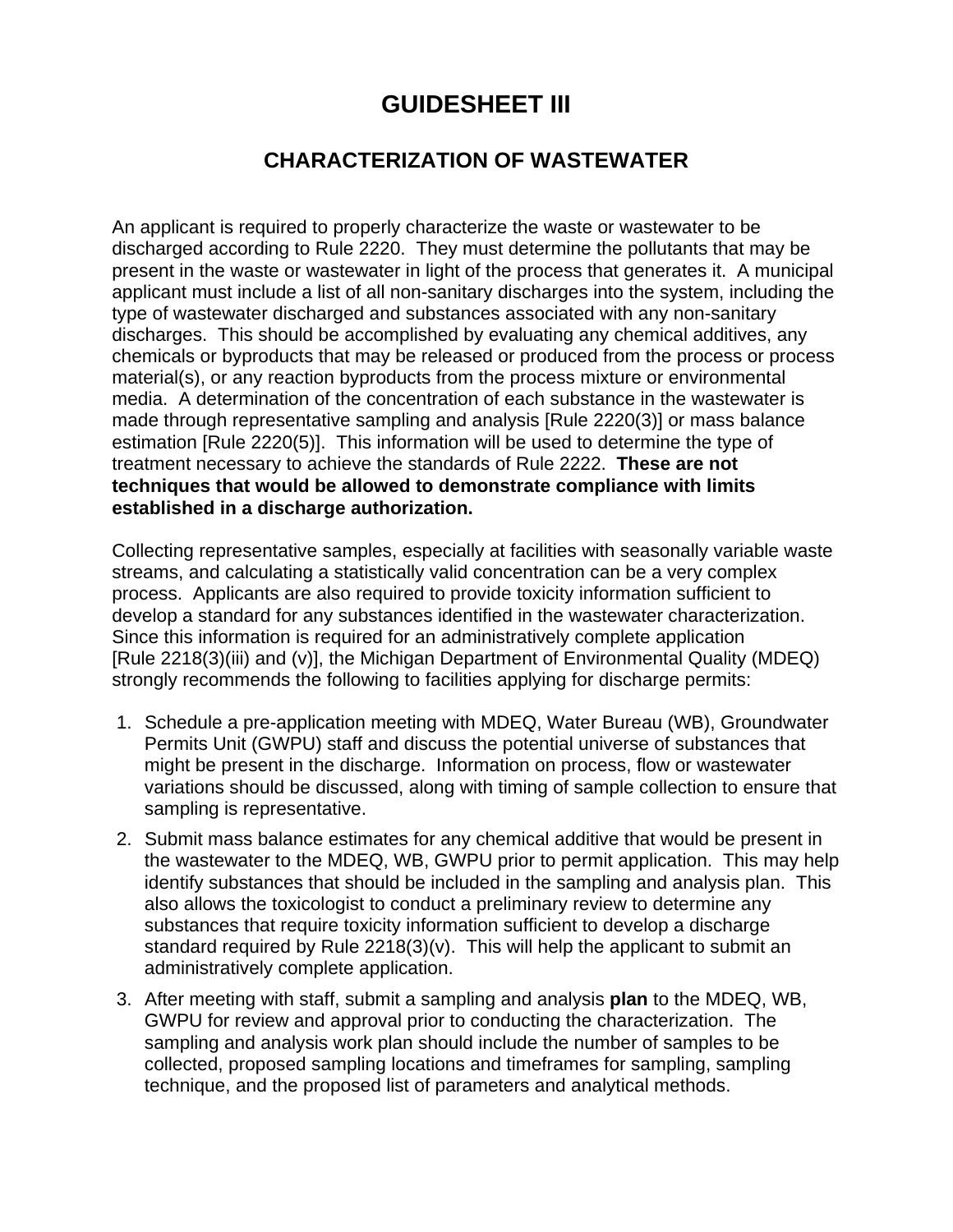### **R 323.2220 Characterization of waste or wastewater to be discharged.**

 Rule 2220.(1) Before a permit can be issued under R 323.2218, an applicant shall properly characterize the waste or wastewater to be discharged. To properly characterize the waste or wastewater, the applicant shall determine the pollutants that may be present in the waste or wastewater in light of the process by which it is generated. The applicant shall use the methods described in this rule to make the determination.

 (2) Samples of effluent collected to determine the presence of inorganic substances shall be unfiltered.

 (3) For a substance for which there is an analytical method approved by the department for purposes of monitoring under this part, the waste or wastewater shall be representatively sampled using sampling procedures specified in the EPA document entitled "Test Methods for the Evaluation of Solid Waste, Physical-Chemical Methods," SW-846, 3rd Edition, September 1986, as updated through the effective date of these rules and analyzed using analytical procedures specified in either SW-846 or the publication entitled "Guidelines Establishing Test Procedures for the Analysis of Pollutants," 40 C.F.R. Part 136, or other methods approved by the department for purposes of monitoring under this part. SW-846 and updates and the guidelines are adopted by reference in these rules and are available for inspection at the Lansing office of the department of environmental quality, waste management division. The documents may be purchased from the United States Government Printing Office, Superintendent of Documents, P.O. Box 371954, Pittsburgh, Pennsylvania 15250-7954, or the Michigan Department of Environmental Quality, Water Bureau, P.O. Box 30458, Lansing, Michigan 48909-7773, at a cost at the time of adoption of these rules of \$319.00 and \$36.00, respectively, plus shipping and handling.

 (4) Reporting levels shall be those approved by the department as the lowest level routinely quantifiable with acceptable precision and accuracy by standard laboratory methods. Not less than 4 discrete samples are necessary to be considered representative, unless a lesser number is approved by the department.

 (5) For any other substance that may be present, an estimate of the substance concentration in the discharge shall be made with a mass balance calculation or other estimate approved by the department. The estimate shall use the annual average use rate for the substance and annual average discharge volume, except when an alternative is approved by the department.

 (6) For a facility not yet operating, the discharger shall characterize the anticipated discharge using the best available information. The discharger shall identify the source of the information in the application.

 (7) The department may require the characterization of sludge generated by the wastewater treatment process as it relates to the ability of the discharge to meet the standards of R 323.2222 as a condition of authorizing a discharge under these rules. The characterization shall be done according to the procedures described in subrule (3) of this rule.

 (8) The department may require the characterization of other environmental media affected in the treatment of wastewater as a condition of authorizing a discharge under these rules. The characterization shall be done according to the procedures described in subrule (3) of this rule.

 (9) The department may waive the requirements of this rule if the nature of the material to be characterized is sufficiently well understood to ensure that the conditions of R 323.2204(2)(a) will be met.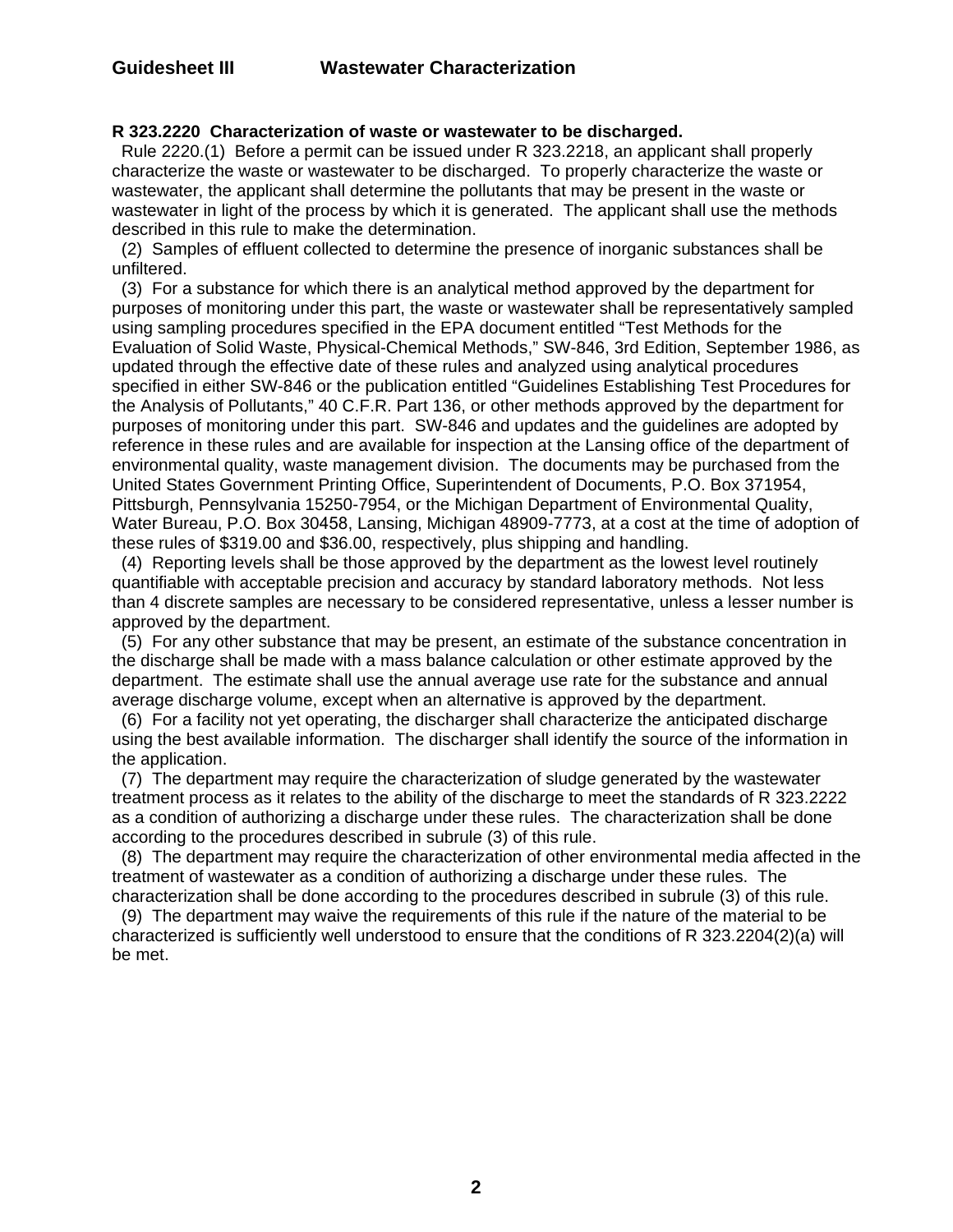## **IDENTIFYING SUBSTANCES**

Rule 2220 requires that the applicant identify the substances that are or may be present in the discharge in light of the processes that generated the wastewater. This includes consideration of the raw materials being used, chemical additives, intermediates, intentional and unintentional byproducts. Substances in the discharge must be identified and their concentrations quantified.

The applicant or their chemical supplier needs to evaluate the potential for reaction byproducts from chemical additives and the process or wastewater mixture. An evaluation of reaction byproducts must also consider possible reactions with other environmental media (e.g. soil) which may result in groundwater concentrations that exceed the Rule 2222 standards. Some examples of this would be wastewater with (1) high biological oxygen demand that may increase the leachability of native metals in the soils such as iron and manganese, or (2) residual chlorine that may react with substances in the soil and produce disinfection by products such as trihalomethanes.

Products used or incidental to the facility that may enter the wastewater must also be considered. It is recommended that an inventory of all chemical products used at the facility be reviewed to determine those that are or may enter the wastewater discharge.

Municipal applicants must list all non-sanitary sources of wastewater. Any substances from these non-sanitary sources must be identified and quantified. This may be accomplished through representative sampling and analysis and/or mass balance calculations. Sampling and analysis may be required from the owner or operator of the non-sanitary discharge into the municipal system. An industrial pretreatment program may be recommended for the municipal applicant to meet the Rule 2222 standards. The complete Ingredients of chemical products entering the discharge must be provided to the MDEQ, WB, GWPU. Chemical suppliers may list some additive ingredients as "proprietary" or "inert" on Material Safety Data Sheets. Always request the chemical supplier to provide the complete ingredient statements. Confidential ingredient information may be submitted directly to the MDEQ, WB, GWPU following the guidelines and procedures outlined in the Policy and Procedures for Submitting Confidential Information found on page 25 of this document. If the supplier wants the chemical ingredient information to remain confidential, the supplier will need to provide the mass balance calculations for the chemical products and their ingredients (see page 6).

### **REPRESENTATIVE SAMPLING CONSIDERATIONS**

Rule 2220(3) requires substances for which there are analytical methods to be representatively sampled. A sampling strategy should consider potential variations in wastewater characteristics. These could include temporal variations (e.g., daily, weekly, seasonal), changes in processing streams, and treatment or operational variations. These considerations need to be reflected in the number of samples collected and the timing and location of sample collection. Random sampling is the general rule. A wastewater with little potential variability should have the samples collected using a random timing scheme. If there may be variability (e.g., seasonal variation from sanitary wastewater in a lagoon system, different processes at different times), two different approaches should be considered: (1) random sampling throughout the time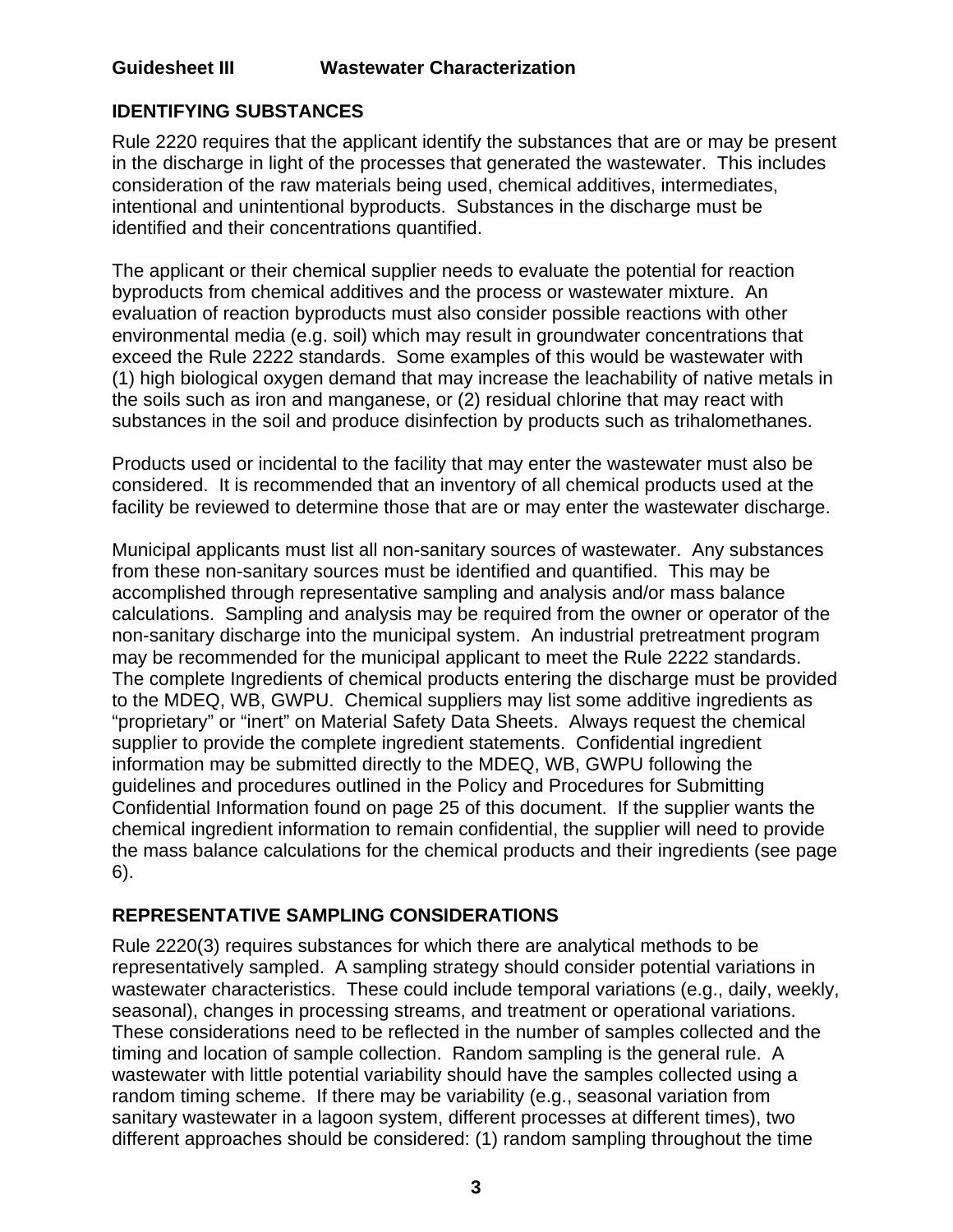frame variations are expected or (2) separation of the time periods into two or more sample populations with random sampling within each. If there is a lot of variability between populations, approach 1 may result in more total samples required than approach 2.

### **WHERE TO COLLECT SAMPLES**

The following provides guidance where to collect samples.

### **Sanitary Wastewater**

Characterization of sanitary wastewater shall be carried out by obtaining at least four sets of discrete samples that are representative of the wastewater quality to be discharged. In order to be considered representative, the sample shall be obtained from the following locations for the specific treatment and disposal method.

1. Lagoons

Sanitary wastewater from a lagoon treatment system shall be sampled from a location where the wastewater is sufficiently mixed. An appropriate location to obtain a mixed wastewater sample is from a pump house or sampling port following lagoon storage and as close as possible to the end-of-pipe discharge location.

Seasonal variations in lagoon treatment and discharge mixing should be considered in the sampling strategy. Consideration should also be given to the timeframe when the lagoon will actually be discharging. If there is not a winter discharge, then sampling at this time may not provide accurate discharge information.

If there is no sampling location as described above the samples shall be obtained directly from the final lagoon at close proximity and at a similar depth as the discharge pipe. The samples should be obtained while an active discharge is occurring from the lagoon.

2. Mechanical plants

Samples shall be obtained from the pump house or sampling port following treatment and prior to the end-of-pipe discharge location.

### **Process or Industrial Wastewater**

1. Septic Tank / Tile Field

At least four sets of discrete samples shall be obtained to characterize the wastewater. Samples shall be obtained from the final septic tank or a sampling port located between the septic tank and the discharge location.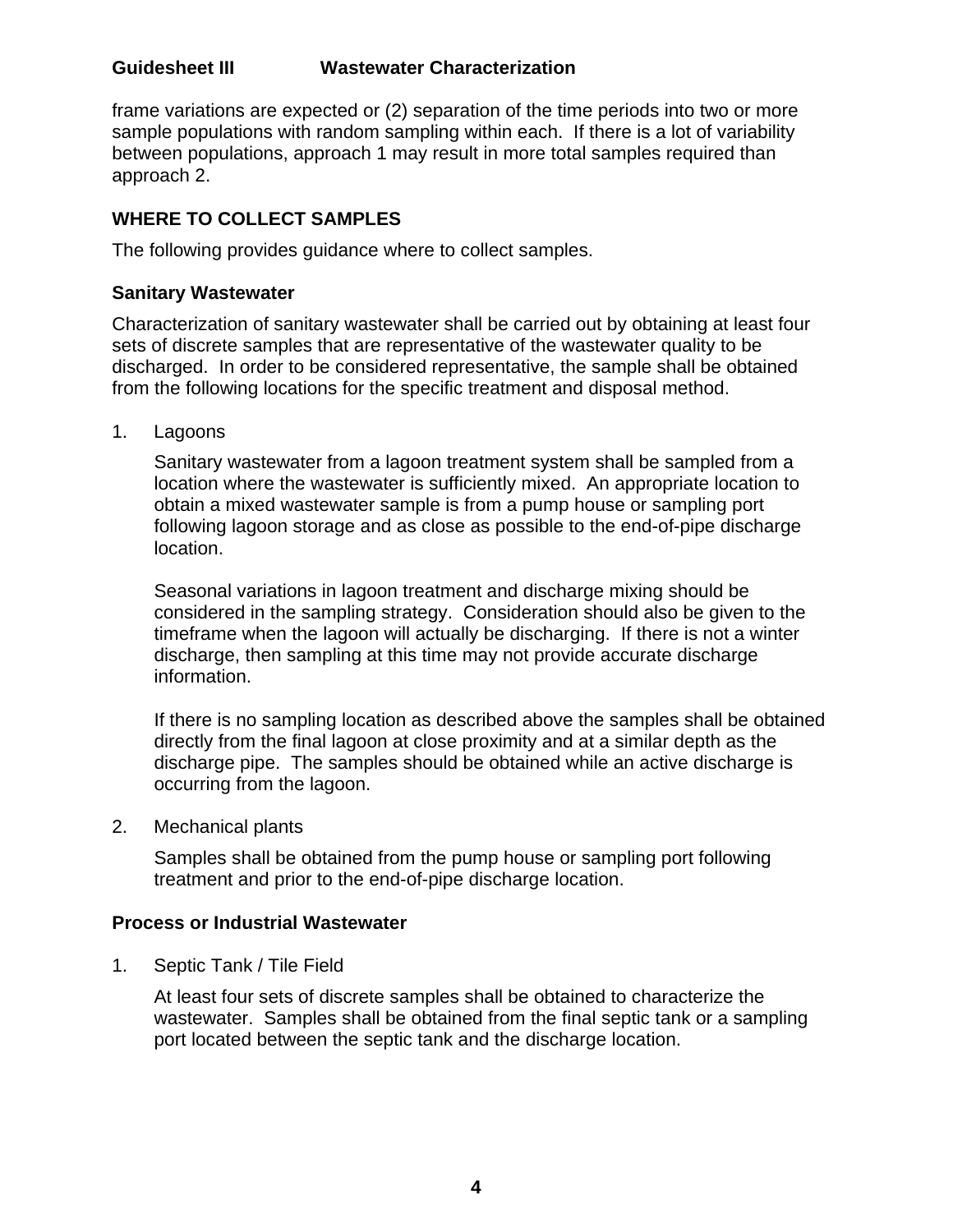2. Others

We strongly recommend that facilities take advantage of pre-application meetings with GWPU staff, and after meeting with staff, submit a sampling and analysis plan to the GWPU, WB for review and approval prior to conducting the characterization. The sampling and analysis work plan should include the number of samples to be collected, proposed sampling locations and timeframes for sampling, sampling technique, and the proposed list of parameters and analytical methods. Information on process, flow, or wastewater variations should also be included with the timing of the sample collection to demonstrate the sampling strategy is representative.

### **Number of Samples to be Collected**

It is necessary to have a sufficient number of waste or wastewater samples to adequately represent the quality or characteristics. In general, the minimum number of samples for a fairly homogeneous waste stream is four discrete samples. If there are variations in the process that will effect the characteristics of the waste stream, the number of samples and collection timing must reflect those variations to adequately represent those variable characteristics.

A determination will need to be made if the sample population (number of samples) is sufficient to represent the waste or wastewater quality. This may be accomplished by following the guidance found on page 8 of this Guidesheet, titled "Statistical Evaluation: Wastewater Characterization Sampling" or other methodology approved by the MDEQ, WB, GWPU. For most parameters it is more efficient and economical to collect more than the minimum number of samples needed during the initial sampling process. If these samples are maintained under proper laboratory protocol, they can be accessed and evaluated without having to reconvene a field sampling crew.

### **Analytical Methods**

Samples shall be analyzed by the analytical procedures specified in "Test Methods for the Evaluation of Solid Waste, Physical-Chemical Methods," SW-846, 3<sup>rd</sup> Edition, September 1986 as updated through August 26, 1999 or "Guidelines Establishing Test Procedures for the Analysis of Pollutants," 40 CFR Part 136. Other analytical procedures may be approved by the DEQ on a case-by-case basis.

### **Reporting Levels**

See page 18 of this Guidesheet for analytical reporting limits acceptable to the MDEQ, WB, GWPU for wastewater characterization. The MDEQ, WB, GWPU may approve alternate limits with appropriate justification. Pursuant to Rule 2222(6)(b) the applicant may be required by the MDEQ, WB, GWPU to characterize the discharge in an alternate manner (e.g., sampling and analysis of a specific process wastewater upstream from the discharge point or a mass balance calculation). This may be required for a substance whose Rule 2222(5) standard is below the detection limit and there is knowledge that the substance may be present in the discharge above the standard.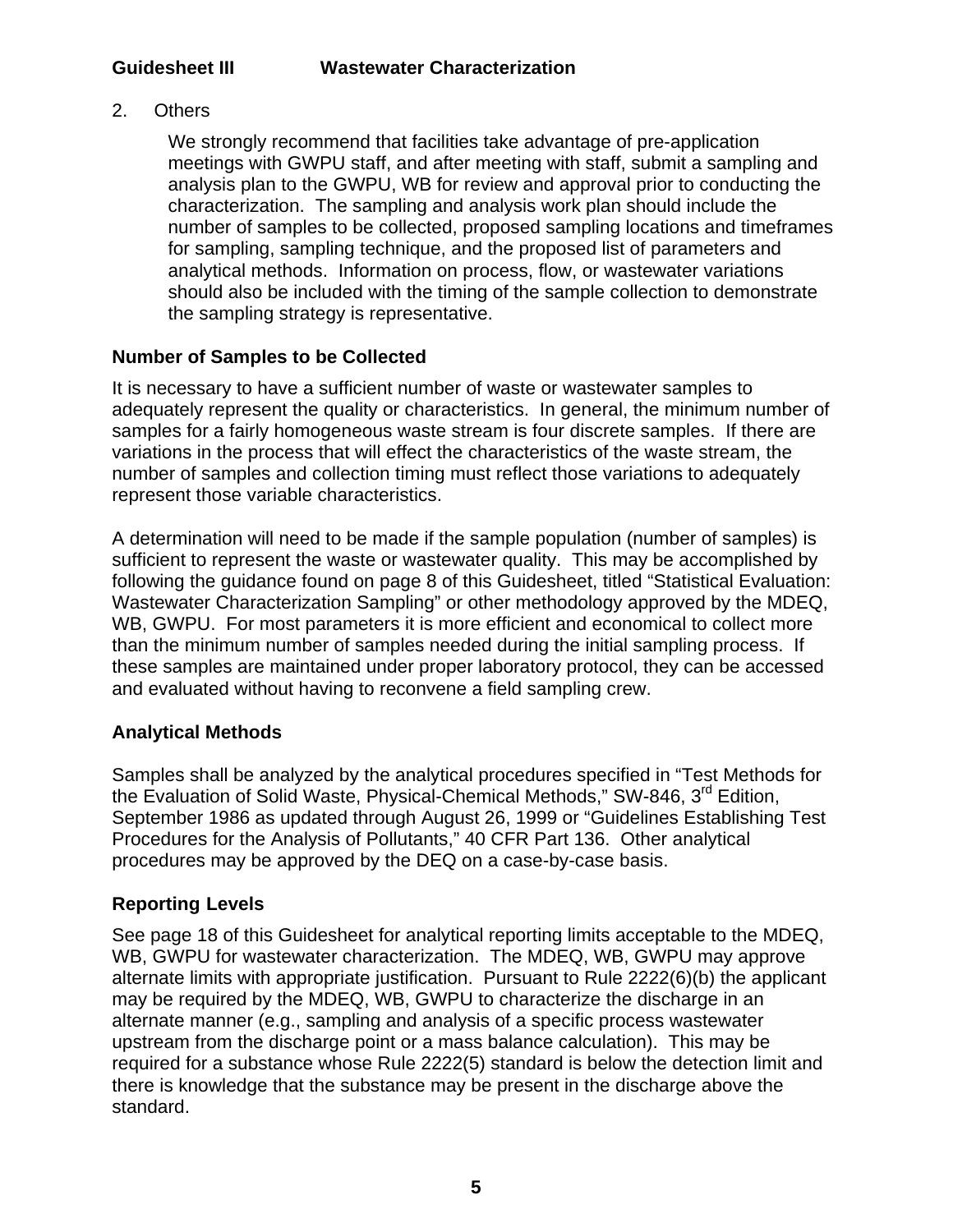### **Mass Balance Calculations**

The discharge concentration must be estimated for substances present in the wastewater that do not have a readily available analytical method or with a detection level above the Rule 2222(5) standard. These could range from substances added to the wastewater to those entering the wastewater incidentally such as cleaning agents. A mass balance estimate is acceptable to the MDEQ, WB, GWPU pursuant to Rule 2220(5). Guidance for calculating mass balance concentrations is found on page 26 of this Guidesheet. Mass balance calculations must be completed for all chemical products including all ingredients of those products, and substances known to form through reaction or breakdown the ingredients. The chemical supplier may prefer to complete the mass balance calculations to maintain the confidentiality of their proprietary products (see Policy and Procedures for Submitting Confidential Information found on page 25 of this document.) The MDEQ, WB, GWPU may approve alternate methods to characterize the waste or wastewater for these substances on a case-bycase basis.

It cannot be emphasized enough that mass balance estimates should be submitted prior to submitting a permit application. This will help the applicant for the following reasons:

- 1. Additional substances may need to be included in the sampling and analysis. Mass balance estimates of additives may indicate that a substance's calculated discharge concentration will exceed the standard for that substance. If the substance can be analyzed from a wastewater sample, the MDEQ, WB, GWPU will recommend that the applicant include it in the parameter list for the sampling and analysis plan. If additional substances are identified prior to implementation of the sampling and analysis plan, samples for all parameters can be collected at the same time. Otherwise, additional sampling may be necessary.
- 2. Some substances may require toxicity information to be submitted as part of the permit application. Rule 2218(3)(a)(v) states that the applicant must provide the necessary information to determine a standard if the MDEQ has not already developed the standard. MDEQ toxicologists will review the preliminary submittal and inform the applicant which substances already meet standards, any substance that does not meet the standard, and any substance that requires additional toxicity information to develop a standard. Without the required toxicity information, an application will be returned as administratively incomplete.

The permit will include additive use limitations based on the mass balance calculations. It is highly recommended that the applicant consider this in specifying use rates in the application and mass balance calculations. If these use rates may increase (e.g., a new process line is planned) during the permit authorization period (usually five years), it will benefit the applicant to estimate the use rates for the end of the authorization period.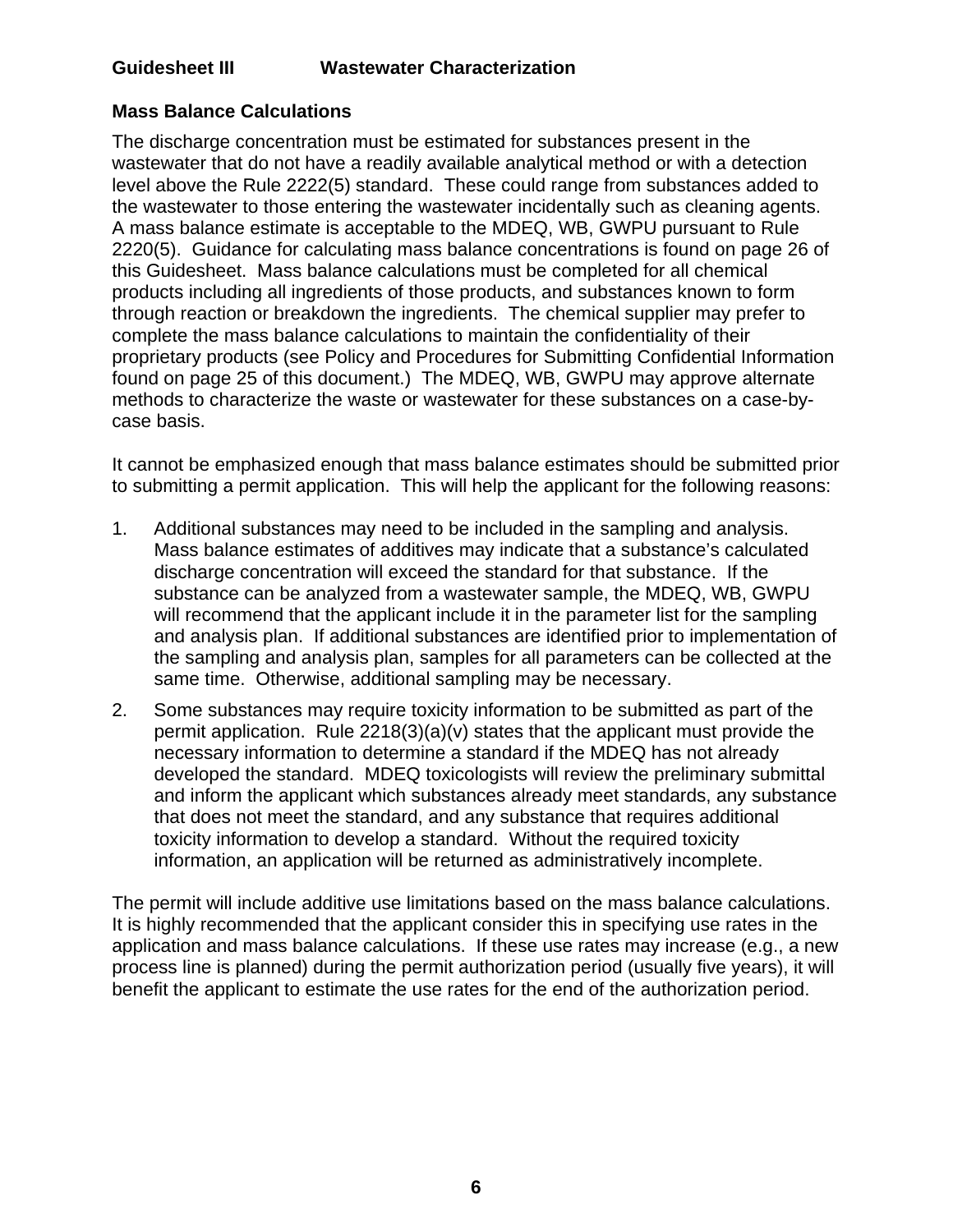### **Characterization - New Facilities**

New facilities are required to characterize the anticipated discharge based on best available information. This best available information could include published or site specific information on the wastewater characteristics of a similar facility with similar processes and treatment and/or mass balance estimated concentrations of anticipated additives.

### **Sludge Characterization**

The MDEQ, WB, GWPU has the authority to require sludge or wastewater treatment residuals to be characterized if those materials may impact the ability to meet the required standards under Rule 2222. Sludge characterization methodology that is acceptable to the MDEQ, WB, GWPU is available in Guidesheet VI. The MDEQ, WB, GWPU on a case-by-case basis, may approve alternate methods.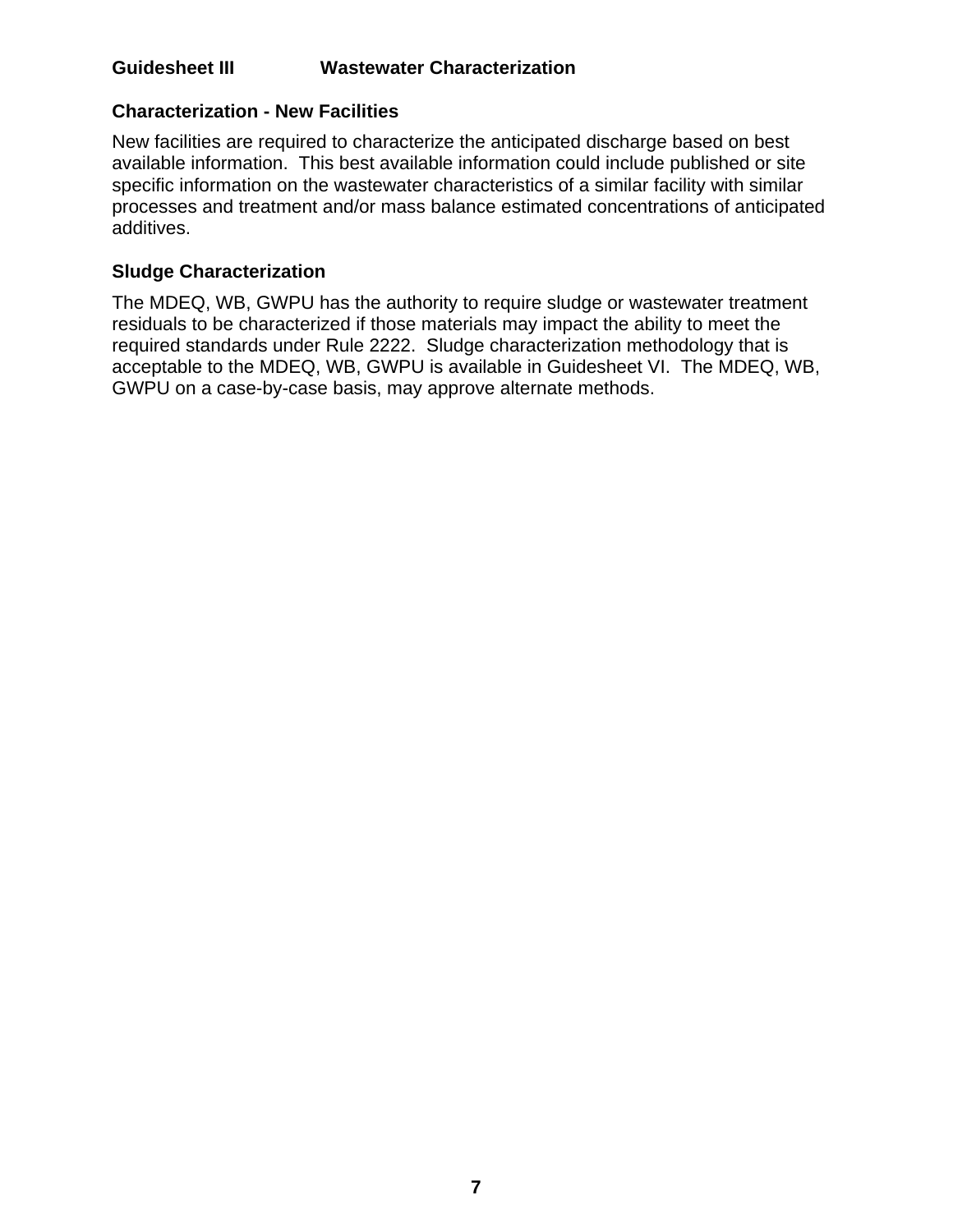## STATISTICAL EVALUATION WASTEWATER CHARACTERIZATION SAMPLES

The following is a step by step description of the approach used to calculate **confidence limits** based on the analytical data derived from the preliminary samples.

1. Calculate a preliminary estimate of the mean, **X**

$$
\overline{X} = (X_1 + X_2 + X_3 + \dots X_n)/n
$$

where:

n = number of discrete measurements (samples)  $Xi =$  individual measurements

2. Calculate a preliminary estimate of the variance (*S²*) and the standard deviation (*S*). Standard deviation is a function of both sampling variability and measurement variability.

$$
S^{2} = [(X_{1} - \overline{X})^{2} + (X_{2} - \overline{X})^{2} + ... (X_{n} - \overline{X})^{2}]/n-1
$$
  

$$
S = (S^{2})^{\frac{1}{2}}
$$

3. Calculate the standard error of the mean (*Sx*). Standard error is inversely proportional to the square root of the number of samples (increasing n from 4 to 16 reduces *Sx* by 50 percent).

$$
Sx = S/(n)^{1/2}
$$

- 4. Since the concern is generally only whether the upper limit of a confidence interval is below or above the standard, the lower confidence limit (LCL) need not be considered. If pH is a parameter of concern, however, both the LCL and the upper confidence limit (UCL) must be evaluated. The UCL can be calculated using the one-tailed (one-sided) t values with n-1 degrees of freedom derived from a table of the Student's t distribution. Where only small sized statistical samples are involved (n<30), the normal or Gaussian distribution is not accurate, and the t distribution must be used.
- 5. The 95 percent UCL is calculated by using the following formula and substituting the values determined above plus the appropriate t value obtained from the t table.

# $UCL = \overline{X} + [t_{0.95}, (n-1)] * Sx$

The term in brackets indicates a one-tailed t-test at n-1 degrees of freedom. See the t-distribution table on page 16 of this Guidesheet, Cumulative t Distribution. To find the appropriate t value look at the first row (one-tailed) and find the column for 0.950, this is the column of t-values for a 95 percent confidence limit. Now find the appropriate row based on the n-1 degrees of freedom (e.g., if you have four samples n=4 and n-1=3 so, look in the row with 3 in the first column). The appropriate t-value is the number in the one-tailed 0.950 column and the n-1 degrees of freedom row.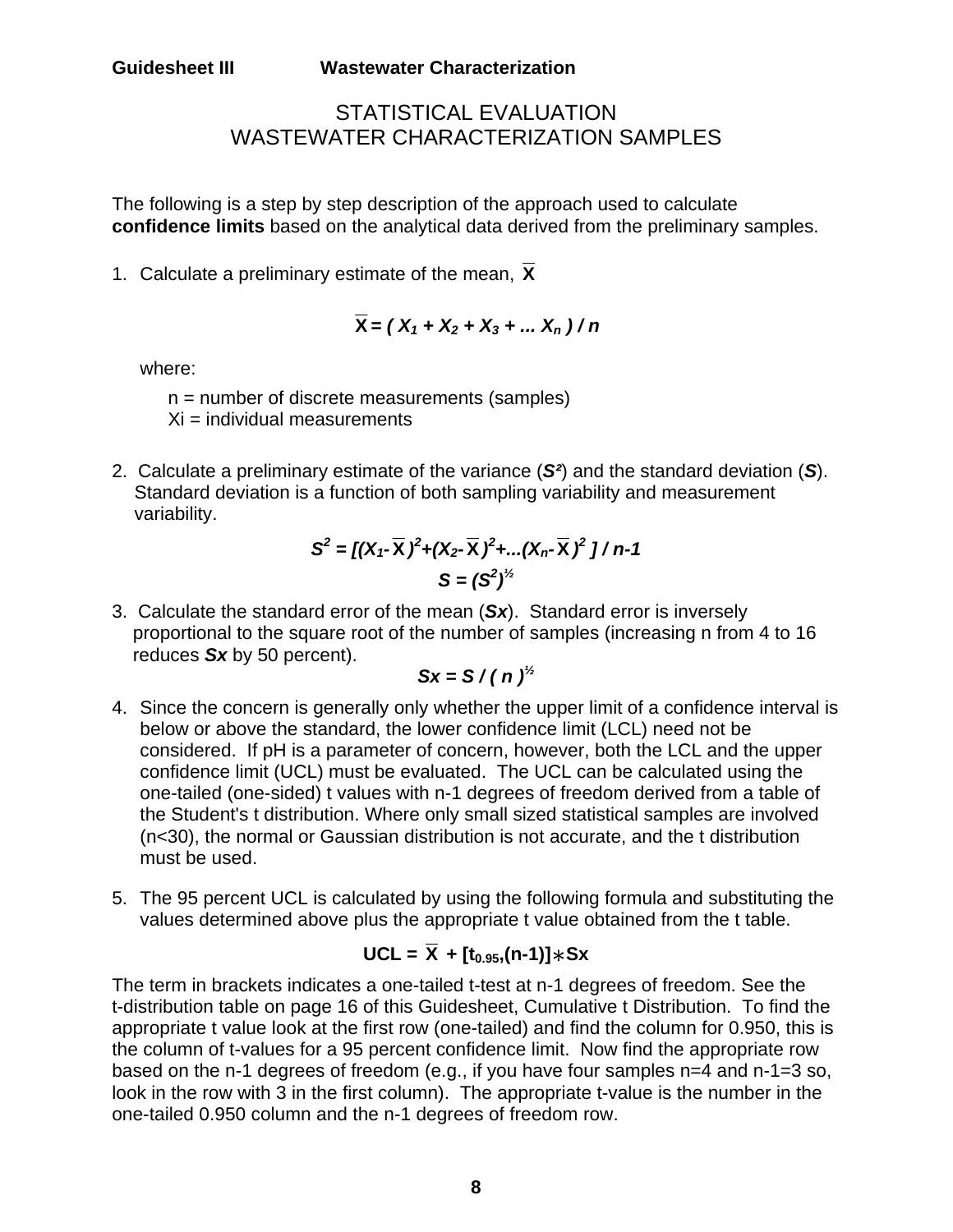The UCL number resulting from this formula will indicate with a 95 percent probability that the wastewater is either above or below the standard developed for the substance being subjected to the test.

If the preliminary data indicates that the sample population has a sufficient variability that results in the UCL exceeding the standard although most or all of the individual samples and the mean of samples are below the standard, more samples may be necessary. To determine how many more samples may be necessary, the Lambda relationship should be used. A step by step approach to calculating the appropriate sample size follows:

1. Based on the preliminary sample set, the appropriate number of samples to be collected can be estimated by use of the Lambda relationship and then consulting a table of values (see page 17 of this Guidesheet, NUMBER OF OBSERVATIONS FOR t TEST OF MEAN) and their corresponding sample size number.

## *Lambda = (standard -*  $\overline{X}$ *)/S*

The lower the calculated value, the more samples are required to maintain a certain level of confidence. Also, as the **X** approaches the standard, Lambda becomes smaller, and therefore a greater sample size is indicated for a certain level of confidence.

- 2. To obtain the appropriate sample size from the table of values (see page 17 of this Guidesheet, NUMBER OF OBSERVATIONS FOR t TEST OF MEAN) use the single sided value for alpha (A) and beta (B) to test at the desired significance level (for 5 percent, = 0.05). Generally, use the column corresponding to single sided  $A = 0.05$  and  $B = 0.05$ . Use the lambda value calculated from the equation in 1. above to determine the appropriate row. The appropriate number of samples is the value in the column single sided  $A = 0.05$  and  $B = 0.05$  and the row Lambda. This estimates the total number of samples (adequacy of the sample population) to determine if the wastewater will meet the standard based on the variability of the preliminary samples. The number of additional samples necessary is the value from the table minus the number of preliminary samples.
- 3. Randomly collect any additional samples that may be needed using the same approach and random numbers sequence as the first sampling. All field and laboratory procedures should be kept as consistent as possible to lower the amount of variability in the data.
- 4. Use all data values to calculate new  $\bar{\mathbf{X}}$ , S, Sx, and S<sup>2</sup>.
- 5. If the new  $X >$  standard, then the substance is present at an unacceptable concentration and the study would be complete.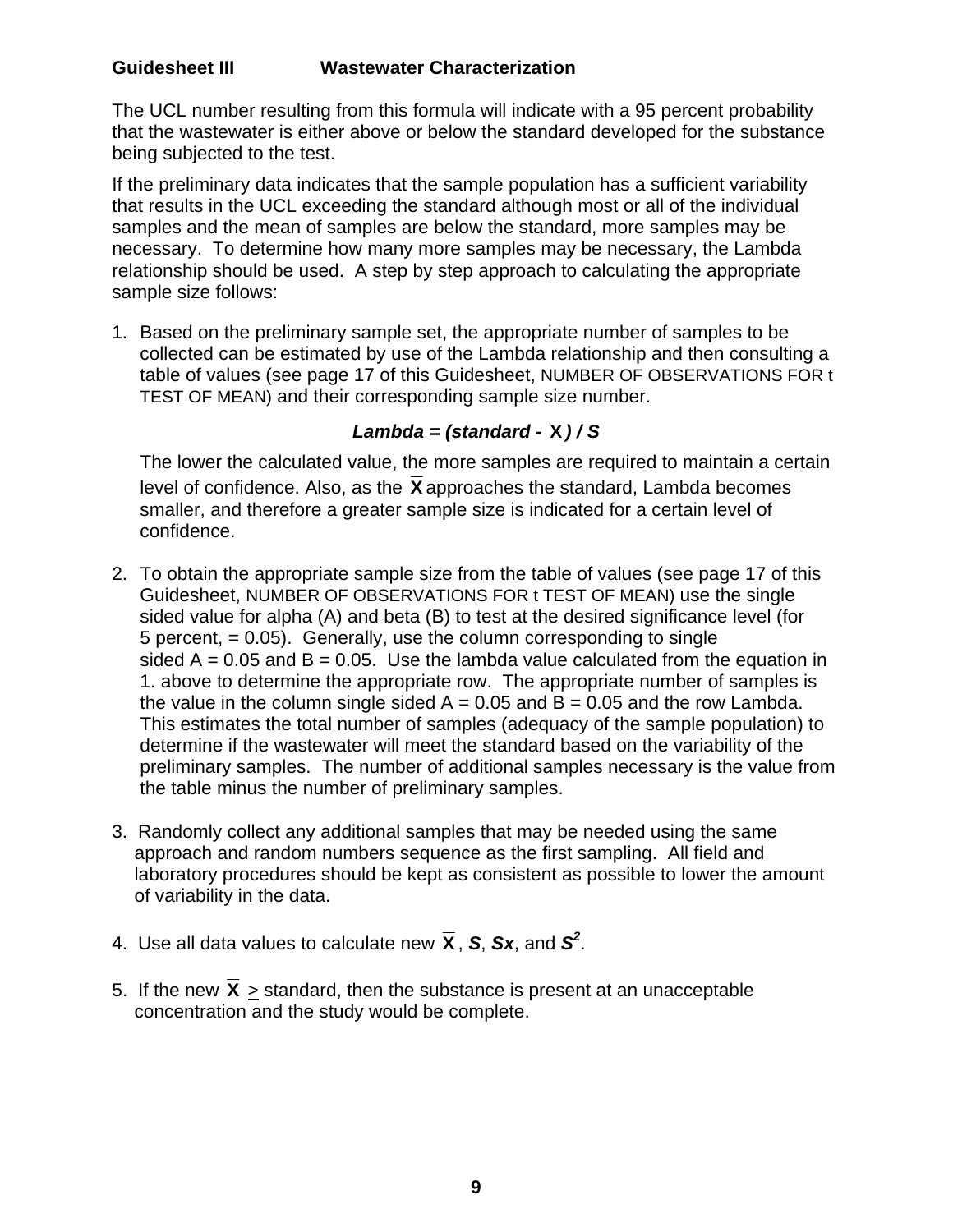6. If  $\overline{X}$  < standard and  $\overline{X}$  >  $S^2$ , calculate C (the criterion for determining if a substance is present above the standard). If  $\overline{X} = S^2$  or  $\overline{X} < S^2$ , the data must be transformed prior to calculating *C*. The data must be transformed, most likely with a log or log normal transformation, to fit a normal distribution. Using the new data, *C* is calculated by the formula:

## *C = (standard -* **X** *) / Sx*

- 7. Compare the calculated *C* value to the two-tailed t value for the 95 percent level of confidence. The two-tailed t-value is used because both the possibility that *C* is > t or that  $C$  is  $\lt$  t must be checked. Use  $t_{0.95}$  and df (degrees of freedom) = n-1.
- 8. If *C* **>** t value, the substance is present at unacceptable concentrations and the study would be over. If *C* < t value, reestimate the total number of additional samples to be collected by deriving a new Lambda. Use the newly calculated values of  $\overline{X}$  and S.
- 9. If this new number of samples is not more than 20 percent greater than the last set collected, it is unlikely that additional samples would decrease *Sx*. Therefore, additional samples would be unnecessary, the wastewater will likely meet the standard and the study would be complete.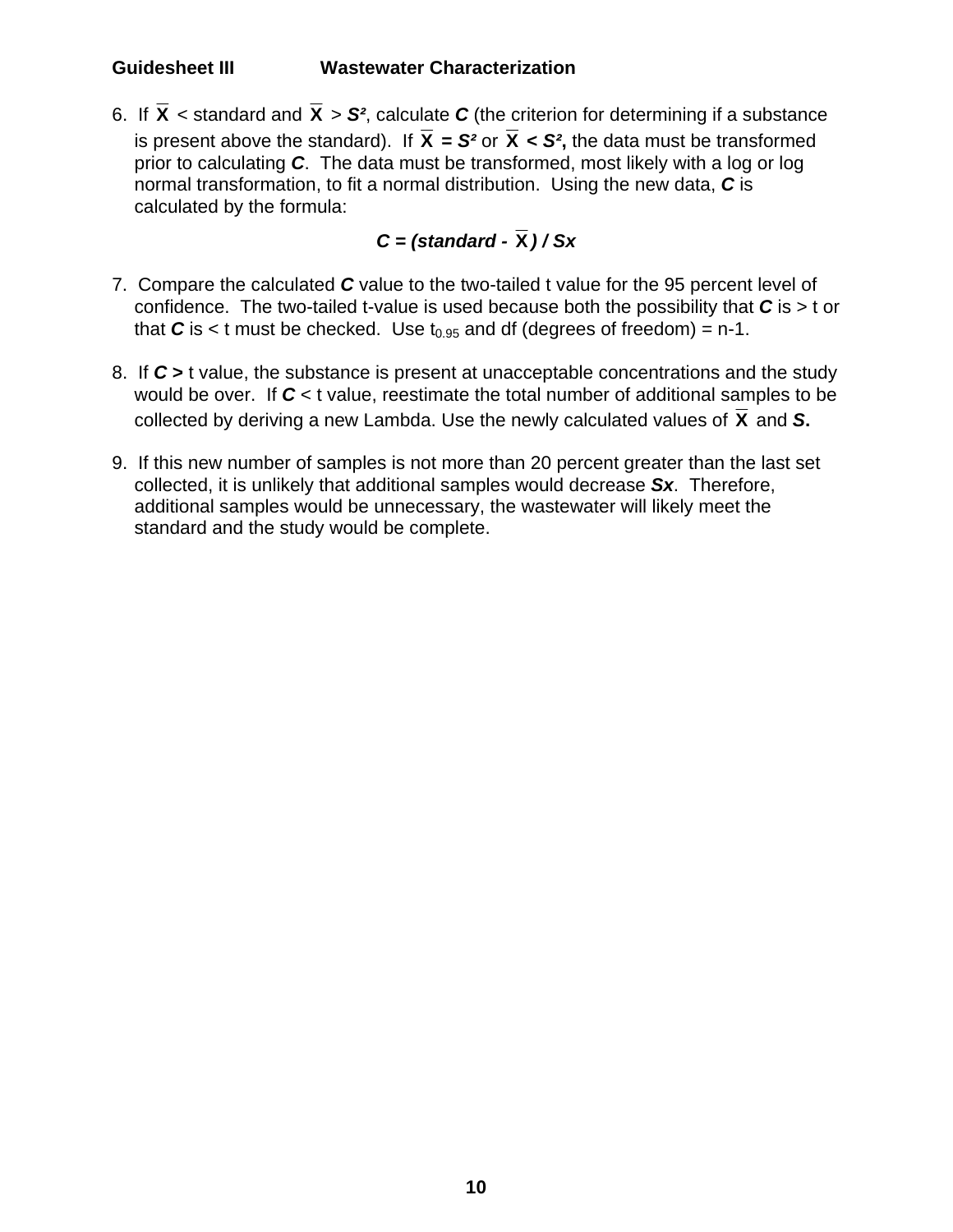### **CALCULATION OF CONFIDENCE LIMITS AND LAMDA CALCULATION**

### *STATISTICAL SAMPLING – Example Problem*

A food-canning factory is discharging process wastewater. From April to November the wastewater enters a small holding tank and is then discharged through spray irrigation. From November to April the wastewater is discharged directly to a seepage bed. From July through October the factory processes and cans several locally grown fruits and vegetables. In the off season (November through June), the factory processes and cans pork and beans. The discharge contains nutrients from processing the food, additives, cleaners and chlorine for disinfection. One cleaning system is used during production of the fresh fruits and vegetables, but another cleaning system is necessary during production of the pork and beans. The substances of concern for this example are total inorganic nitrogen (ammonia-N, nitrate-N and nitrite-N), chloride, and total trihalomethanes (chloroform, bromodichloromethane, dibromochloromethane and bromoform). The following sampling data was collected to meet the minimum requirements for wastewater characterization:

| Parameter/units                 | 5/14 | 8/17 | 12/19 | 3/10 | Standard |
|---------------------------------|------|------|-------|------|----------|
| <b>Total Inorganic Nitrogen</b> |      |      |       |      |          |
| (mg/l)                          | 5.5  | 2.5  | 5.2   | 5.8  |          |
| Chloride (mg/l)                 | 234  | 132  | 228   | 230  | 250      |
| <b>Total Trihalomethanes</b>    |      |      |       |      |          |
| (μg/ľ                           | 10   | ⌒    |       |      | 20       |

1. Based on the Total Inorganic Nitrogen (TIN), Chloride and Total Trihalomethanes (THMs) data supplied:

Calculate  $S^2$ , S, Sx

Calculate the 95 percent UCL

With what degree of confidence can it be stated that each of these substance concentrations does not exceed the appropriate standard  $[TIN = 5 mg/l$  per R 222(2)(a), chloride = 250 mg/l per R 2222(3)(b), and total THMs = 20  $\mu$ g/l per R 2222(4)]?

2. If more samples are deemed necessary, determine how many.

Calculate the Lambda value for substance(s) that need more samples.

Calculate the appropriate number of additional samples using  $A = 0.05$  and  $B = 0.05$ .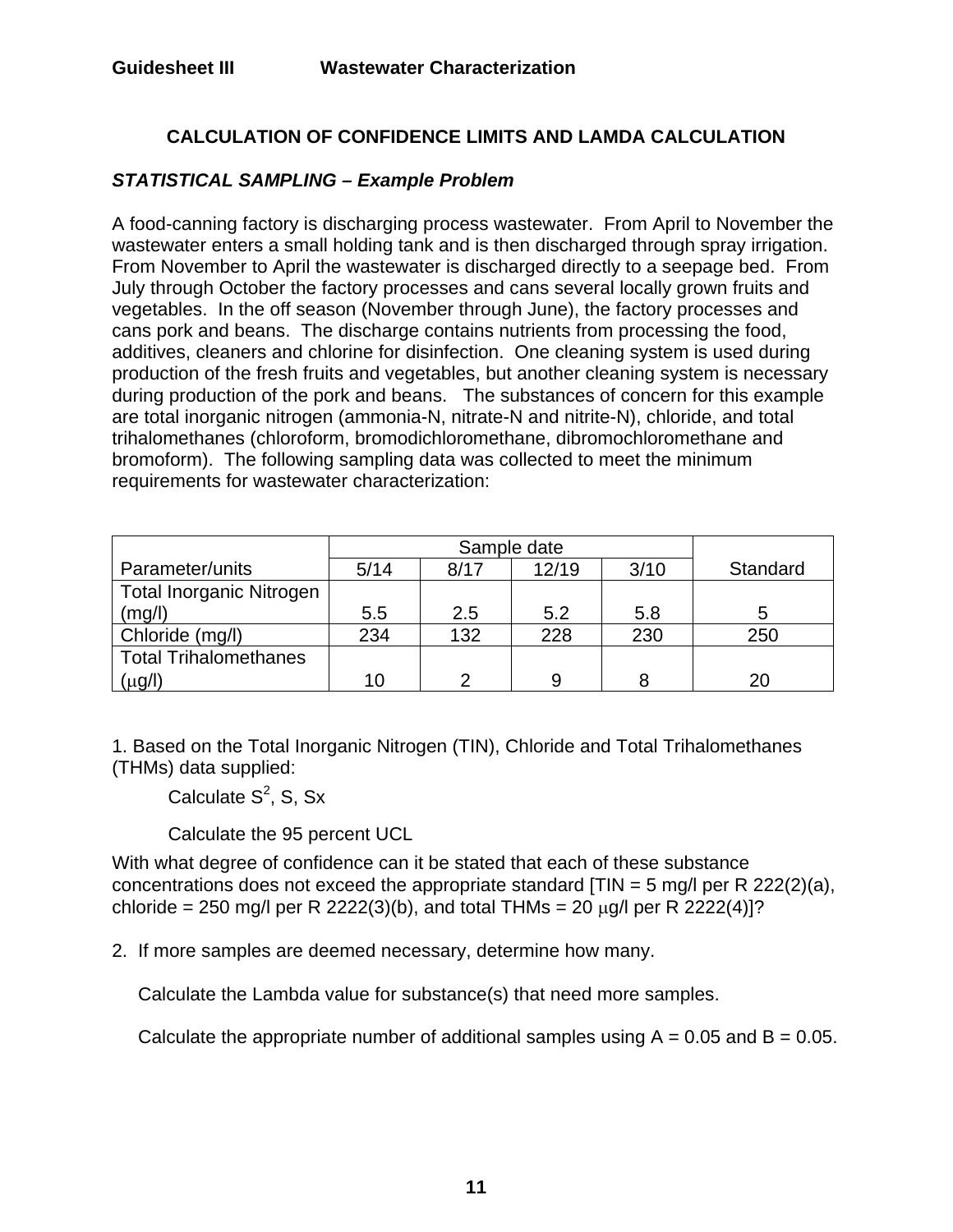### **Total Inorganic Nitrogen**

STATISTICAL SAMPLING ANSWER SHEET Given four samples with TIN concentrations of 5.5, 2.5, 5.2 and 5.8 mg/l and

$$
\overline{\mathbf{X}} = 4.75 \text{ mg/l}
$$

 $(1a)$  Calculate  $S^2$ 

 $S^2 = \left[ (X_1 - \overline{X})^2 + (X_2 - \overline{X})^2 + ... (X_n - \overline{X})^2 \right] / n - 1$ *=[ (5.5 – 4.75) + (2.5 - 4.75) + (5.2 - 4.75) + (5.8 - 4.75) ] /3 <sup>2</sup> 2 2 2 = 2.31*

Calculate S

 $S = (S^2)^{1/2} = (2.31)^{1/2} = 1.52$ 

Calculate Sx

$$
Sx = S/(n)^{1/2} = 1.52 / (4)^{1/2} = 0.76
$$

(1b) Calculate the 95 percent UCL

# *95 percent UCL =*  $\bar{X}$  *+ [t<sub>0.95,(n-1)</sub>]\*Sx*

To find the appropriate t value from the Cumulative t Distribution table on page 16 of this Guidesheet, look at the first row (one-tailed) and find the column for 0.950, this is the column of t-values for a 95 percent confidence limit. Now find the appropriate row based on the n-1 degrees of freedom (there are four samples, so n=4 and n-1=3). The appropriate t-value is 2.353 from the onetailed 0.950 column and the 3 degrees of freedom row.

$$
= 4.75 + (2.353)^*(0.76)
$$

$$
= 6.54
$$

 $(1c)$ 

## *90 percent UCL =*  $\bar{X}$  *+ [t<sub>0.90,(n-1)</sub>]\*Sx*

To find the appropriate t value, go to the Cumulative t Distribution table on page 16 of this Guidesheet, look at the first row (one-tailed) and find the column for 0.900, this is the column of t-values for a 90 percent confidence limit. Again use the row for 3 degrees of freedom (n-1). The appropriate t-value is 1.638 from the one-tailed 0.900 column and the 3 degrees of freedom row.

$$
= 4.75 + (1.638)^*(0.76)
$$

$$
= 5.99
$$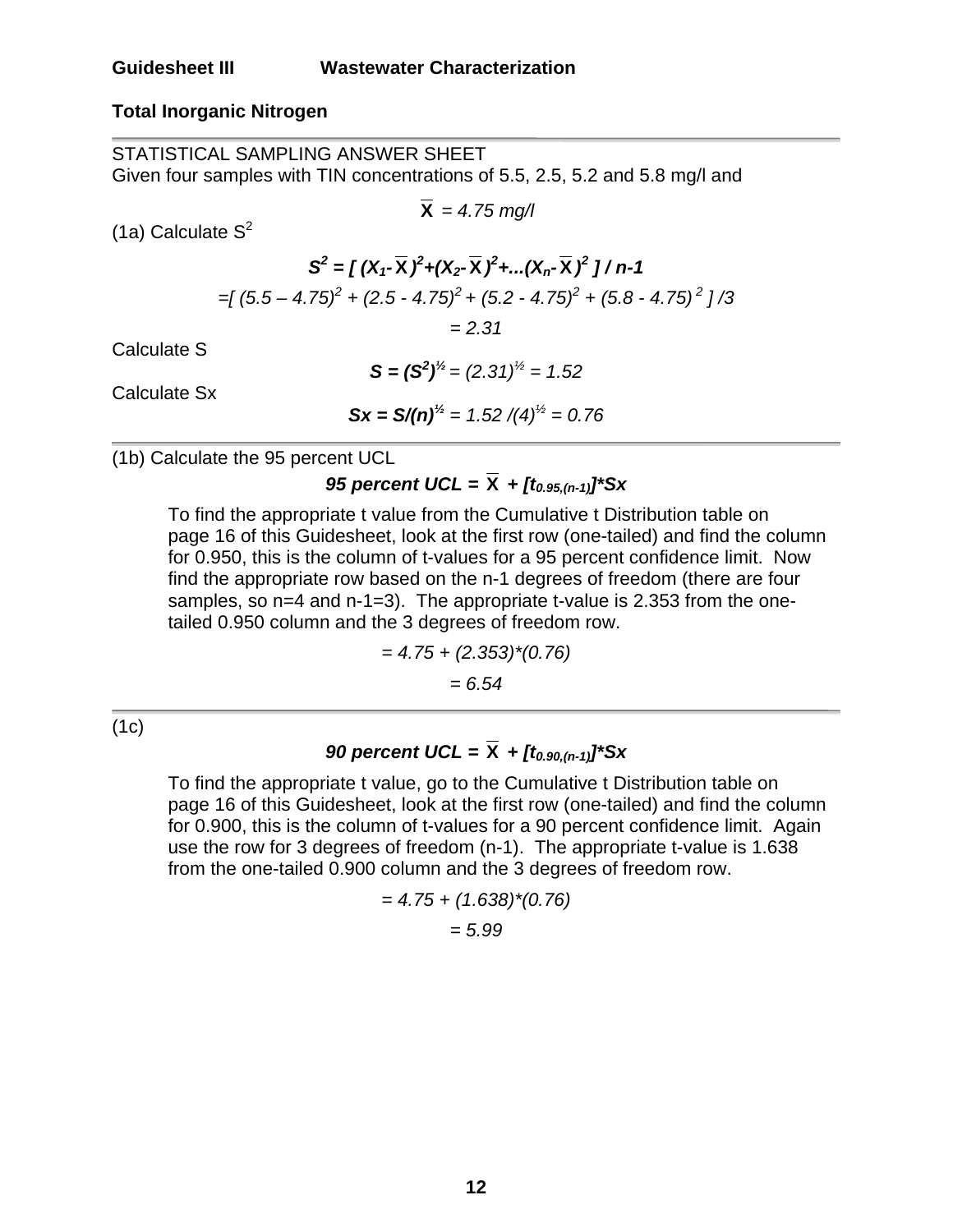# *80 percent UCL =*  $\bar{X}$  *+*  $[t_{0.80,(n-1)}]$ *\*Sx*

To find the appropriate t value from the Cumulative t Distribution table on page 16 of this Guidesheet, look at the first row (one-tailed) and find the column for 0.800, this is the column of t-values for a 80 percent confidence limit. Find the row for 3 degrees of freedom. The appropriate t-value is 0.978 from the onetailed 0.800 column and the 3 degrees of freedom row.

$$
=4.75+(0.978)^*(0.76)
$$

*= 5.49* 

The preceding calculations indicate that even with only 80 percent confidence that the TIN concentration exceeds the standard. Therefore, it is a low probability that additional samples would provide data that would pass. Therefore the lambda test is not necessary. Consideration should be given for either treating the effluent prior to discharge or discharging in a manner to meet the alternate TIN standard in R 2222(2)(b).

### **Chloride**

| STATISTICAL SAMPLING ANSWER SHEET                                                                                                                                                                                             |
|-------------------------------------------------------------------------------------------------------------------------------------------------------------------------------------------------------------------------------|
| Given four samples with chloride concentrations of 234, 132, 228 and 230 mg/l and                                                                                                                                             |
| $\overline{\mathbf{X}}$ = 206 mg/l                                                                                                                                                                                            |
| $(1a)$ Calculate S <sup>2</sup>                                                                                                                                                                                               |
| $S^{2} = [(X_{1} - \overline{X})^{2} + (X_{2} - \overline{X})^{2} +  (X_{n} - \overline{X})^{2}] / n-1$<br>$=$ [(234 – 206) <sup>2</sup> + (132 - 206) <sup>2</sup> + (228 - 206) <sup>2</sup> + (230 - 206) <sup>2</sup> 1/3 |
| $= 2440$                                                                                                                                                                                                                      |
| Calculate S                                                                                                                                                                                                                   |
| $S = (S^2)^{1/2} = (2440)^{1/2} = 49.4$                                                                                                                                                                                       |
| Calculate Sx                                                                                                                                                                                                                  |
| $Sx = S/(n)^{1/2} = 49.4/(4)^{1/2} = 24.7$                                                                                                                                                                                    |
| (1b) Calculate the 95 percent UCL                                                                                                                                                                                             |
| 95 percent UCL = $X + [t_{0.95,(n-1)}]^*Sx$                                                                                                                                                                                   |
| $= 206 + (2.353)^*(24.7)$                                                                                                                                                                                                     |
| $= 264$                                                                                                                                                                                                                       |
| (1c)                                                                                                                                                                                                                          |
| 90 percent UCL = $\bar{X}$ + $[t_{0.90,(n-1)}]$ <sup>*</sup> Sx                                                                                                                                                               |

The preceding calculations indicate that it can be stated with somewhere between 90 percent and 95 percent confidence that the chloride concentration does not exceed the standard. A 95 percent level of confidence is recommended. This indicates more samples may need to be taken. A lower confidence interval may be chosen, but it increases the risk that permit limits will be exceeded with the wastewater variability.

*= 206 + (1.638)\*(24.7) = 246* 

2a. Calculate the Lambda value for chloride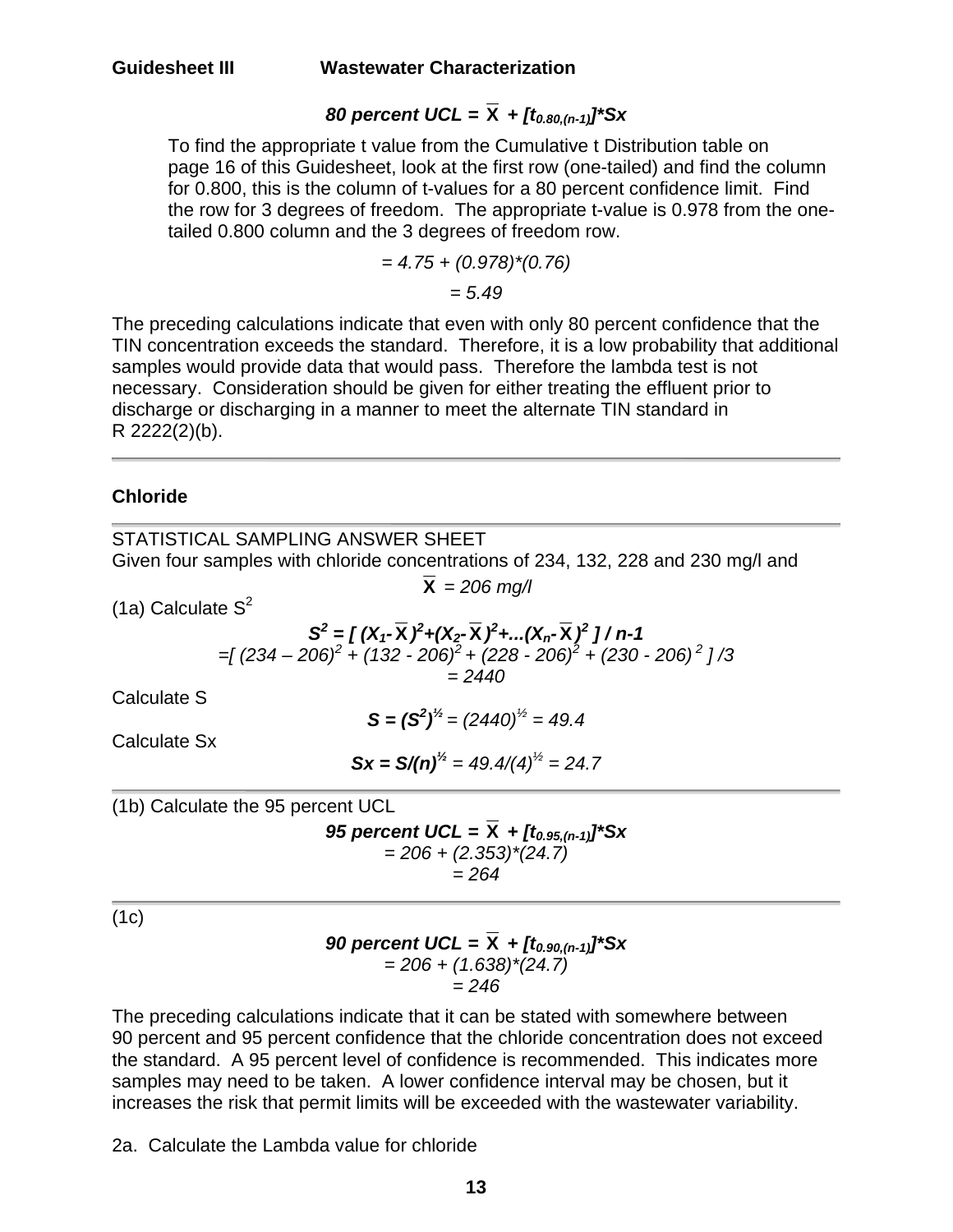# *Lambda = (standard -*  $\overline{X}$ *)/S*

*= ( 250 - 206) / 49.4 = 0.89* 

2b. Calculate the number of additional samples

From the table Number of Observations for t Test of Mean, page 17 of this Guidesheet, using a single-sided test with  $A = 0.05$  and  $B = 0.05$ , and a lambda value of 0.89 (use row 0.90) from the above calculation, the table indicates approximately 15 total samples need to be collected. Therefore, based on the four preliminary samples that were collected  $(15 - 4 = 11)$ , an additional 11 samples need to be taken.

### Total Trihalomethanes

STATISTICAL SAMPLING ANSWER SHEET Given four samples with total trihalomethanes (THM) concentrations of 10, 2, 9 and 8 µg/l and  $\bar{X} = 7.25 \mu g/l$ 

(1a) Calculate  $S^2$ 

$$
S^{2} = \int (X_{1} - \overline{X})^{2} + (X_{2} - \overline{X})^{2} + \dots (X_{n} - \overline{X})^{2} \int / n - 1
$$
  
=  $\int (10 - 7.25)^{2} + (2 - 7.25)^{2} + (9 - 7.25)^{2} + (9 - 7.25)^{2} \int / 3$   
= 12.92

Calculate S

L

 $S = (S^2)^{1/2} = (12.92)^{1/2} = 3.59$ 

Calculate Sx

$$
Sx = S/(n)^{1/2} = 3.59/(4)^{1/2} = 1.80
$$

(1b) Calculate the 95 percent UCL

*95 percent UCL =*  $\overline{X}$  *+*  $[t_{0.95,(n-1)}$ *<sup>\*</sup>Sx = 7.25 + (2.353)\*(1.80) = 11.48* 

The preceding calculations indicate that it can be stated with 95 percent confidence that the total THM concentration does not exceed the standard. Additional samples are not necessary to characterize the wastewater for total THM.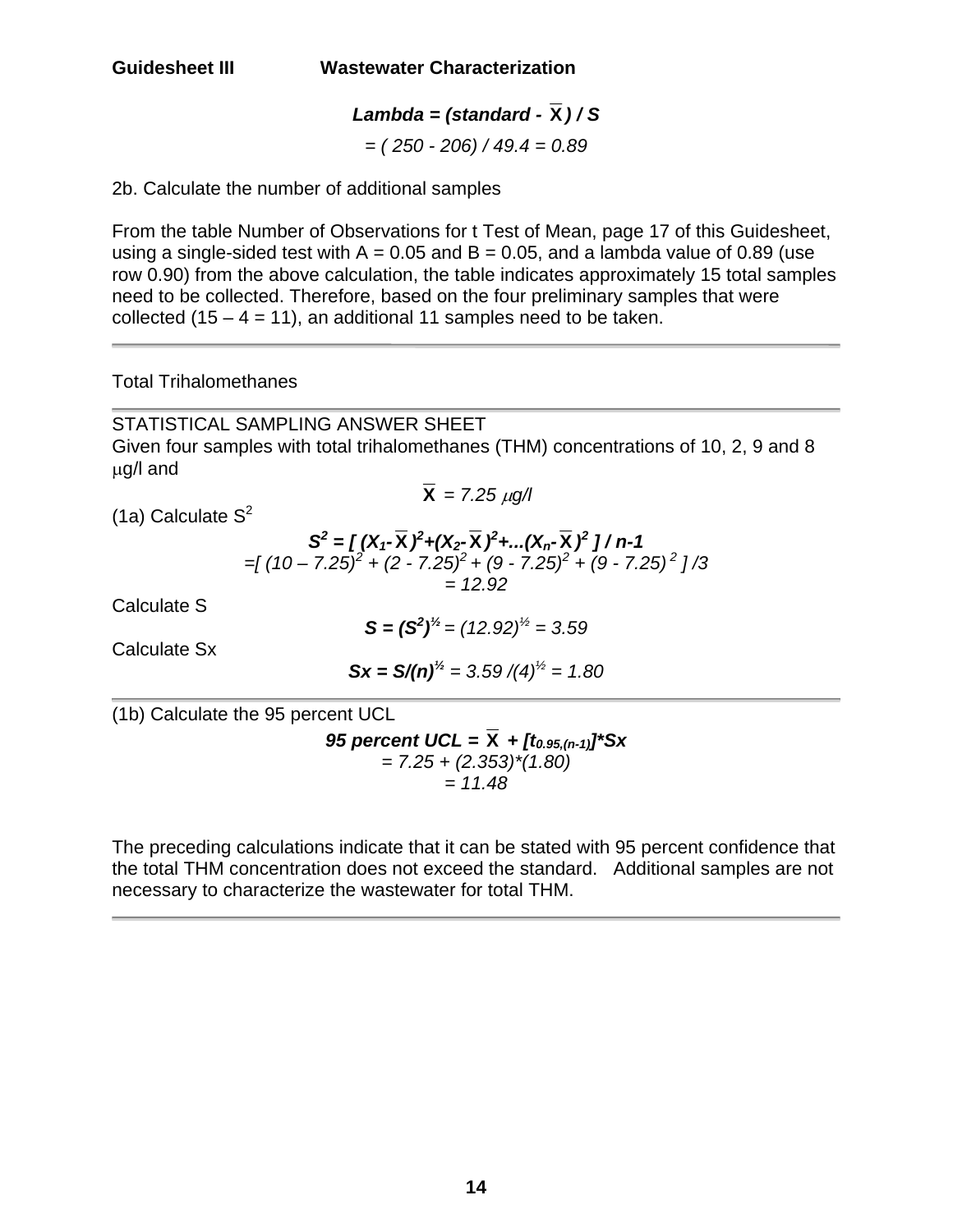### **CONCLUSION:**

This data indicate that there are two separate populations. The May 14, December 19 and March 10 samples appear similar, with the August 17 sample looking somewhat different. It is clear from these sampling events that there are different wastewater characteristics during the different types of processing (pork and beans versus fresh fruits and vegetables). It is necessary to treat different processes with different wastewater characteristics as separate effluents. The best approach for determining the number of necessary samples would be to treat these as two different wastewater effluents with four samples from each process. This should decrease the variability in the statistical analysis and allow the 95 percent UCL of the chloride concentration to meet the standard with less samples necessary (eight samples as two separate populations vs. 15 samples for a single population). In this example, the separate sample population issue only impacts the number of samples necessary for chloride. In most cases, all substances should be evaluated as separate populations. However, if there are multiple sources of different substances in the wastewater, each substance or set or substances may need to be evaluated individually. If the facility had sanitary wastewater mixed with wastewater from multiple processes, the substances in the sanitary wastewater component should not vary as much as that from the process wastewater components. Again, a preapplication meeting would help the applicant to identify the different considerations necessary for representative wastewater characterization, especially with multiple wastewater sources.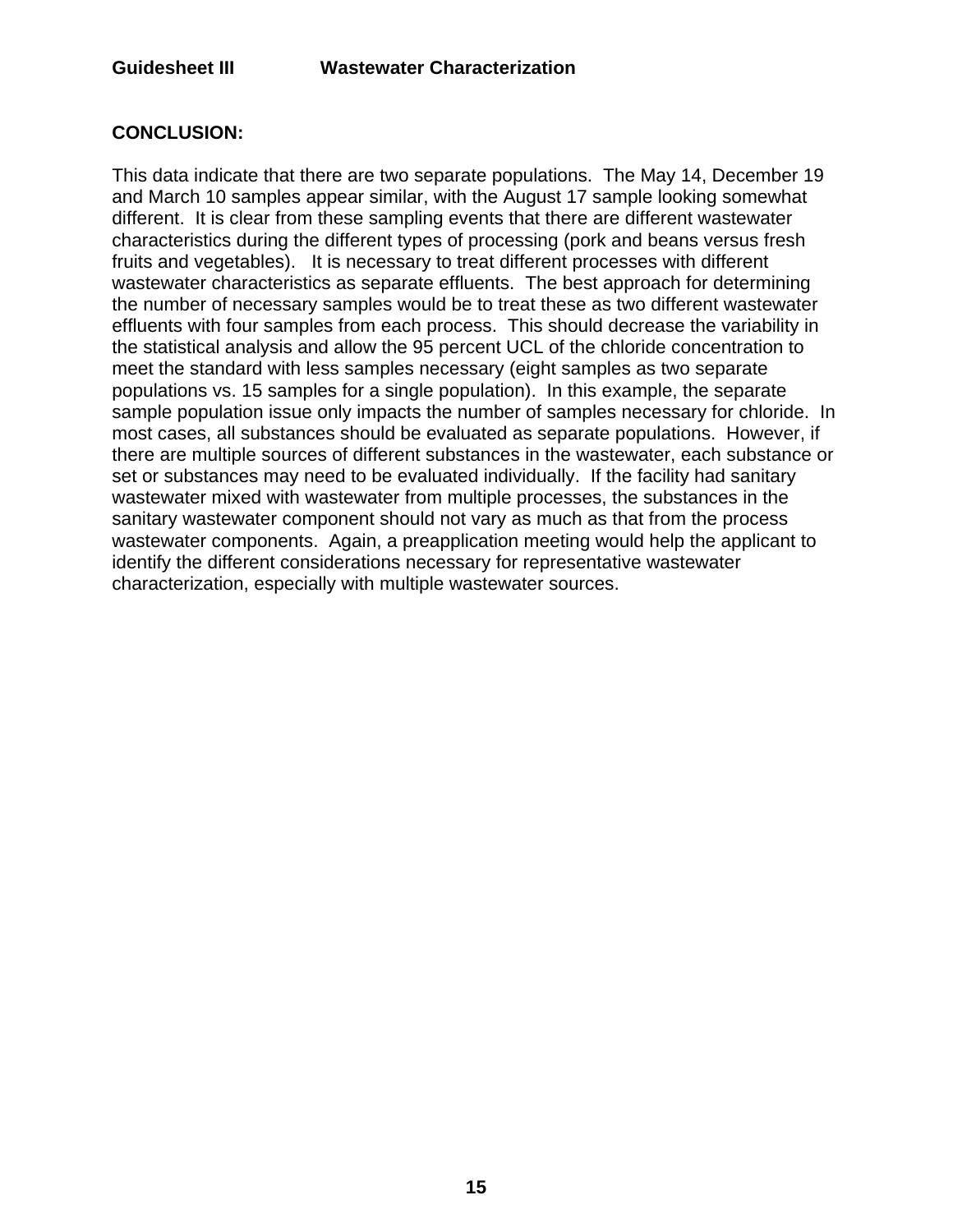### Cumulative t Distribution

| one-tailed     | 0.550 | 0.750 | 0.080                              | 0.900 | 0.950              | 0.975  | 0.990  | 0.995  |
|----------------|-------|-------|------------------------------------|-------|--------------------|--------|--------|--------|
| two-tailed     | 0.100 | 0.500 | 0.600                              | 0.800 | 0.900              | 0.950  | 0.980  | 0.990  |
|                |       |       |                                    |       |                    |        |        |        |
| $\mathbf{1}$   | 0.158 | 1.000 | 1.376                              | 3.078 | 6.314              | 12.706 | 31.821 | 63.657 |
| $\overline{a}$ | 0.142 | 0.816 | 1.061                              | 1.886 | 2.920              | 4.303  | 6.925  | 9.925  |
| $\mathbf{3}$   | 0.137 | 0.765 | 0.978                              | 1.638 | 2.353              | 3.182  | 4.541  | 5.841  |
| $\overline{4}$ | 0.134 | 0.741 | 0.941                              | 1.533 | 2.132              | 2.776  | 3.747  | 4.604  |
|                | 0.132 | 0.727 | 0.920                              | 1.476 | 2.015              | 2.571  | 3.365  | 4.032  |
| $\frac{5}{6}$  | 0.131 | 0.718 | 0.906                              | 1.440 | 1.943              | 2.447  | 3.143  | 3.707  |
| $\overline{7}$ | 0.130 | 0.711 | 0.896                              | 1.415 | 1.895              | 2.365  | 2.998  | 3.499  |
| 8              | 0.130 | 0.706 | 0.889                              | 1.397 | 1.860              | 2.306  | 2.896  | 3.355  |
| $\overline{9}$ | 0.129 | 0.703 | 0.883                              | 1.383 | 1.833              | 2.262  | 2.821  | 3.250  |
| 10             | 0.129 | 0.700 | 0.879                              | 1.372 | 1.812              | 2.228  | 2.764  | 3.169  |
| 11             | 0.129 | 0.697 | 0.876                              | 1.363 | 1.796              | 2.201  | 2.718  | 3.106  |
| 12             | 0.128 | 0.695 | 0.873                              | 1.356 | 1.782              | 2.179  | 2.681  | 3.055  |
| 13             | 0.128 | 0.694 | 0.870                              | 1.350 | 1.771              | 2.160  | 2.650  | 3.012  |
| 14             | 0.128 | 0.692 | 0.868                              | 1.345 | 1.761              | 2.145  | 2.624  | 2.977  |
| 15             | 0.128 | 0.691 | 0.866                              | 1.341 | 1.753              | 2.131  | 2.602  | 2.947  |
| 16             | 0.128 | 0.690 | 0.865                              | 1.337 | 1.746              | 2.120  | 2.583  | 2.921  |
| 17             | 0.128 | 0.689 | 0.863                              | 1.333 | 1.740              | 2.110  | 2.567  | 2.898  |
| $18\,$         | 0.127 | 0.688 | 0.862                              | 1.330 | 1.734              | 2.101  | 2.552  | 2.878  |
| 19             | 0.127 | 0.688 | 0.861                              | 1.328 | 1.729              | 2.093  | 2.539  | 2.861  |
| 20             | 0.127 | 0.687 | 0.860                              | 1.325 | 1.725              | 2.086  | 2.528  | 2.845  |
| 21             | 0.127 | 0.686 |                                    | 1.323 | 1.721              | 2.080  | 2.518  | 2.831  |
| 22             | 0.127 | 0.686 | $0.859$<br>0.858<br>0.858<br>0.857 | 1.321 | 1.717              | 2.074  | 2.508  | 2.819  |
| 23             | 0.127 | 0.685 |                                    | 1.319 | 1.714              | 2.069  | 2.500  | 2.807  |
| 24             | 0.127 | 0.685 |                                    | 1.318 | 1.711              | 2.064  | 2.492  | 2.797  |
| 25             | 0.127 | 0.684 | 0.856                              | 1.316 | $1.708$<br>$1.706$ | 2.060  | 2.485  | 2.787  |
| 26             | 0.127 | 0.684 | 0.856                              | 1.315 |                    | 2.056  | 2.479  | 2.779  |
| 27             | 0.127 | 0.684 | 0.855                              | 1.314 | 1.703              | 2.052  | 2.473  | 2.771  |
| 28             | 0.127 | 0.683 | 0.855                              | 1.313 | 1.701              | 2.048  | 2.467  | 2.763  |
| 29             | 0.127 | 0.683 | 0.854                              | 1.311 | 1.699              | 2.045  | 2.462  | 2.756  |
| 30             | 0.127 | 0.683 | 0.854                              | 1.310 | 1.697              | 2.042  | 2.457  | 2.750  |
| 40             | 0.126 | 0.681 | 0.851                              | 1.303 | 1.684              | 2.021  | 2.423  | 2.704  |
| 60             | 0.126 | 0.679 | 0.848                              | 1.296 | 1.671              | 2.000  | 2.390  | 2.660  |
| 120            | 0.126 | 0.677 | 0.845                              | 1.289 | 1.658              | 1.980  | 2.358  | 2.617  |
|                | 0.126 | 0.674 | 0.842                              | 1.282 | 1.645              | 1.960  | 2.326  | 2.576  |

 NOTE: For one-tailed distributions a/2 = 1-p For two-tailed distributions a = 1-p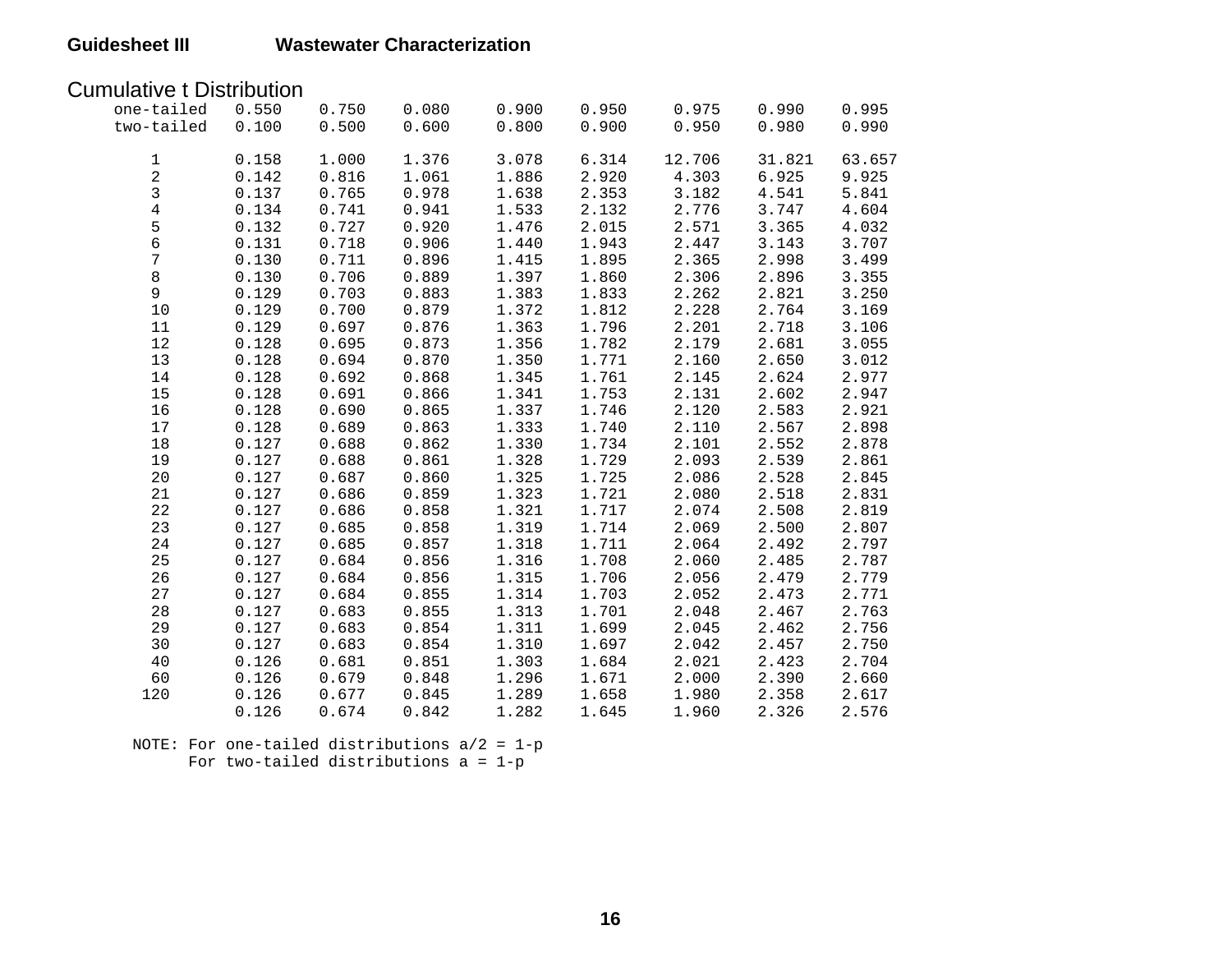NUMBER OF OBSERVATIONS FOR t TEST OF MEAN **Level for t Test** 

| Single-sided A=0.005<br>Double-sided A=0.01                                  |                                                          |                                                          |                                                          |                                                          |                                                          | $A = 0.01$<br>$A = 0.02$                                 |                                                          |                                                          |                                                               |                                                        | $A = 0.025$<br>$A = 0.05$                                      |                                                          |                                                          |                                                          |                                                    | $A = 0.05$<br>$A = 0.1$                                  |                                                          |                                                          |                                                        |                                                                                                |
|------------------------------------------------------------------------------|----------------------------------------------------------|----------------------------------------------------------|----------------------------------------------------------|----------------------------------------------------------|----------------------------------------------------------|----------------------------------------------------------|----------------------------------------------------------|----------------------------------------------------------|---------------------------------------------------------------|--------------------------------------------------------|----------------------------------------------------------------|----------------------------------------------------------|----------------------------------------------------------|----------------------------------------------------------|----------------------------------------------------|----------------------------------------------------------|----------------------------------------------------------|----------------------------------------------------------|--------------------------------------------------------|------------------------------------------------------------------------------------------------|
| $B = 0.01$<br>LAMBDA                                                         |                                                          |                                                          | $0.05$ $0.1$ $0.2$ $0.5$                                 |                                                          |                                                          |                                                          | $0.01$ $0.05$ $0.1$ $0.2$                                |                                                          |                                                               | 0.5                                                    |                                                                | $0.01$ 0.05                                              | $0.1 \quad 0.2$                                          |                                                          | 0.5                                                |                                                          | $0.01$ 0.05                                              | $0.1 \quad 0.2$                                          |                                                        | 0.5                                                                                            |
| 0.15<br>0.20<br>0.25<br>0.30<br>0.35<br>0.40<br>0.45<br>0.50                 | 100                                                      | 115<br>92<br>75                                          | 125<br>97<br>77<br>63                                    | 134<br>99<br>77<br>62<br>51                              | 110<br>78<br>58<br>45<br>37<br>30                        | 110<br>90                                                | 101<br>81<br>66                                          | 109<br>85<br>68<br>55                                    | 115<br>85<br>66<br>53<br>43                                   | 139<br>90<br>63<br>47<br>37<br>30<br>25                | 117<br>93<br>76                                                | 109<br>84<br>67<br>54                                    | 119<br>88<br>68<br>54<br>44                              | 128<br>90<br>67<br>51<br>41<br>34                        | 99<br>64<br>45<br>34<br>26<br>21<br>18             | 101<br>80<br>65                                          | 122<br>90<br>70<br>55<br>45                              | 139<br>97<br>72<br>55<br>44<br>36                        | 101<br>71<br>52<br>40<br>33<br>27                      | 122<br>70<br>45<br>32<br>24<br>19<br>15<br>13                                                  |
| 0.55<br>0.60<br>0.65<br>0.70<br>0.75<br>0.80<br>0.85<br>0.90<br>0.95<br>1.00 | 83<br>71<br>61<br>53<br>47<br>41<br>37<br>34<br>31<br>28 | 63<br>53<br>46<br>40<br>36<br>32<br>29<br>26<br>24<br>22 | 53<br>45<br>39<br>34<br>30<br>27<br>24<br>22<br>20<br>19 | 42<br>36<br>31<br>28<br>25<br>22<br>20<br>18<br>17<br>16 | 26<br>22<br>20<br>17<br>16<br>14<br>13<br>12<br>11<br>10 | 75<br>63<br>55<br>47<br>42<br>37<br>33<br>29<br>27<br>25 | 55<br>47<br>41<br>35<br>31<br>28<br>25<br>23<br>21<br>19 | 46<br>39<br>34<br>30<br>27<br>24<br>21<br>19<br>18<br>16 | 36<br>31<br>27<br>24<br>21<br>19<br>17<br>16<br>14<br>13      | 21<br>18<br>16<br>14<br>13<br>12<br>11<br>10<br>9<br>9 | 63<br>53<br>46<br>40<br>35<br>31<br>28<br>25<br>23<br>21       | 45<br>38<br>33<br>29<br>26<br>22<br>21<br>19<br>17<br>16 | 37<br>32<br>27<br>24<br>21<br>19<br>17<br>16<br>14<br>13 | 28<br>24<br>21<br>19<br>16<br>15<br>13<br>12<br>11<br>10 | 15<br>13<br>12<br>10<br>9<br>9<br>8<br>7<br>7<br>6 | 54<br>46<br>39<br>34<br>30<br>27<br>24<br>21<br>19<br>18 | 38<br>32<br>28<br>24<br>21<br>19<br>17<br>15<br>14<br>13 | 30<br>26<br>22<br>19<br>17<br>15<br>14<br>13<br>11<br>11 | 22<br>19<br>17<br>15<br>13<br>12<br>11<br>10<br>9<br>8 | $11\,$<br>9<br>$\,8\,$<br>$\,8\,$<br>$\overline{7}$<br>$\sqrt{6}$<br>$\epsilon$<br>5<br>5<br>5 |
| 1.1<br>1.2<br>1.3<br>1.4<br>1.5<br>1.6<br>$1.7$<br>1.8<br>1.9<br>2.0         | 24<br>21<br>18<br>16<br>15<br>13<br>12<br>12<br>11<br>10 | 19<br>16<br>15<br>13<br>12<br>11<br>10<br>10<br>9<br>8   | 16<br>14<br>13<br>12<br>11<br>10<br>9<br>9<br>8<br>8     | 14<br>12<br>11<br>10<br>9<br>8<br>8<br>8<br>7<br>7       | 9<br>8<br>8<br>8<br>7<br>6<br>6<br>6<br>6<br>5           | 21<br>18<br>16<br>14<br>13<br>12<br>11<br>10<br>10<br>9  | 16<br>14<br>13<br>11<br>10<br>10<br>9<br>8<br>8<br>7     | 14<br>12<br>11<br>10<br>9<br>9<br>8<br>7<br>7<br>7       | 12<br>10<br>9<br>9<br>8<br>7<br>$\overline{7}$<br>7<br>6<br>6 | 8<br>7<br>6<br>6<br>6<br>5                             | 18<br>15<br>14<br>12<br>11<br>10<br>$\mathsf 9$<br>8<br>8<br>7 | 13<br>12<br>10<br>9<br>8<br>8<br>7<br>7<br>6<br>6        | 11<br>10<br>9<br>8<br>7<br>7<br>6<br>6<br>6<br>5         | 9<br>8<br>7<br>7<br>$\epsilon$<br>6<br>5                 | 6<br>5                                             | 15<br>13<br>11<br>10<br>9<br>8<br>8<br>7<br>7<br>6       | 11<br>10<br>8<br>8<br>7<br>6<br>6<br>6<br>5              | 9<br>8<br>7<br>7<br>6<br>6<br>5                          | 7<br>6<br>$\epsilon$<br>5                              |                                                                                                |
| 2.1<br>2.2<br>2.3<br>$2.4\,$<br>2.5<br>3.0<br>3.5                            | 10<br>9<br>9<br>8<br>8<br>7<br>6                         | 8<br>8<br>7<br>7<br>7<br>$6\,$<br>5                      | 7<br>7<br>7<br>7<br>6<br>6<br>5                          | $7\phantom{.}$<br>6<br>6<br>6<br>6<br>5                  |                                                          | 8<br>8<br>8<br>7<br>7<br>6<br>5                          | 7<br>7<br>6<br>6<br>6<br>5                               | 6<br>6<br>6<br>б<br>6<br>5                               | 6<br>5                                                        |                                                        | 7<br>7<br>6<br>6<br>б<br>5                                     | 6<br>6<br>5                                              |                                                          |                                                          |                                                    | 6<br>6<br>5                                              |                                                          |                                                          |                                                        |                                                                                                |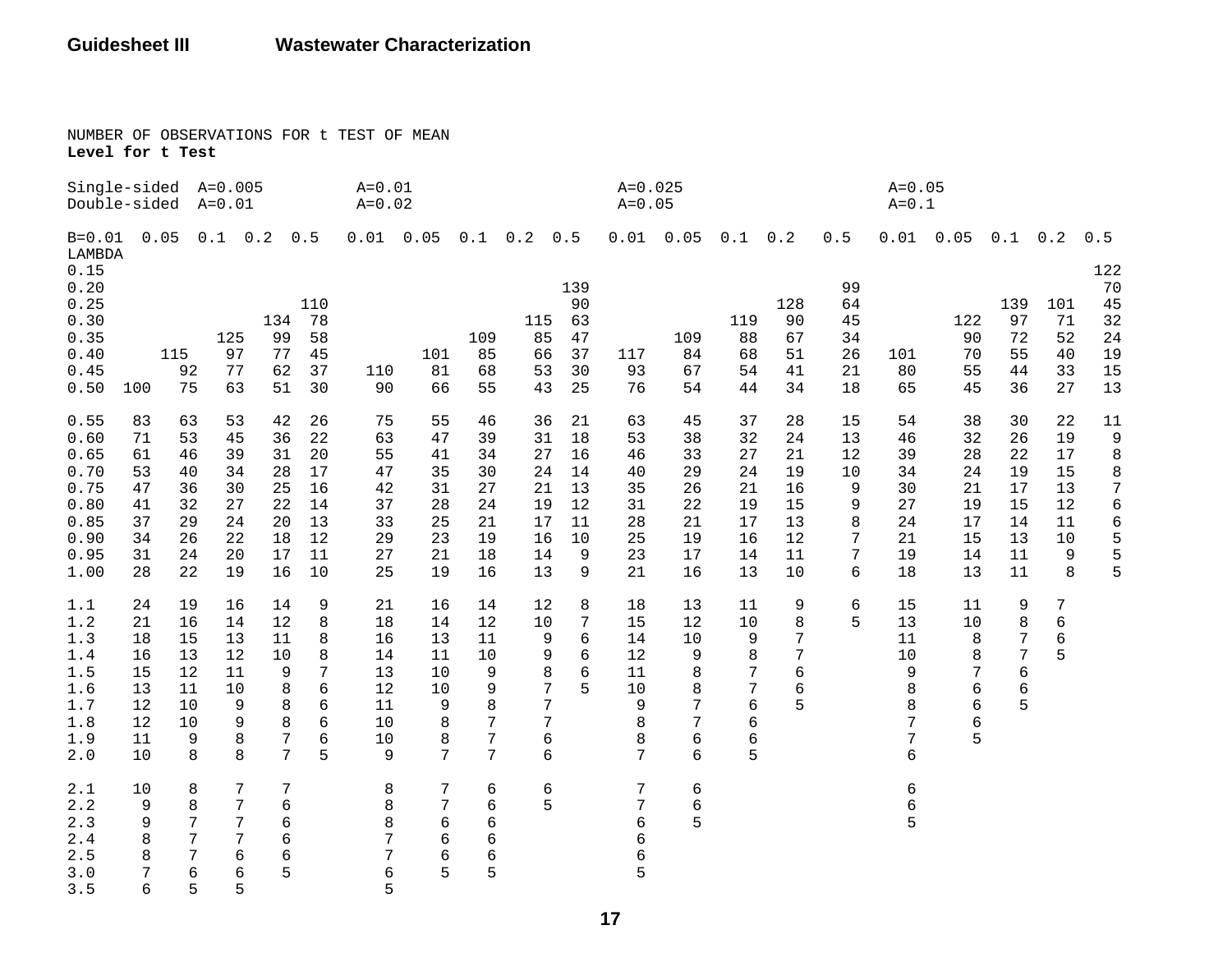$4.0\,$  $\sqrt{6}$ 

99% confidence 95% confidence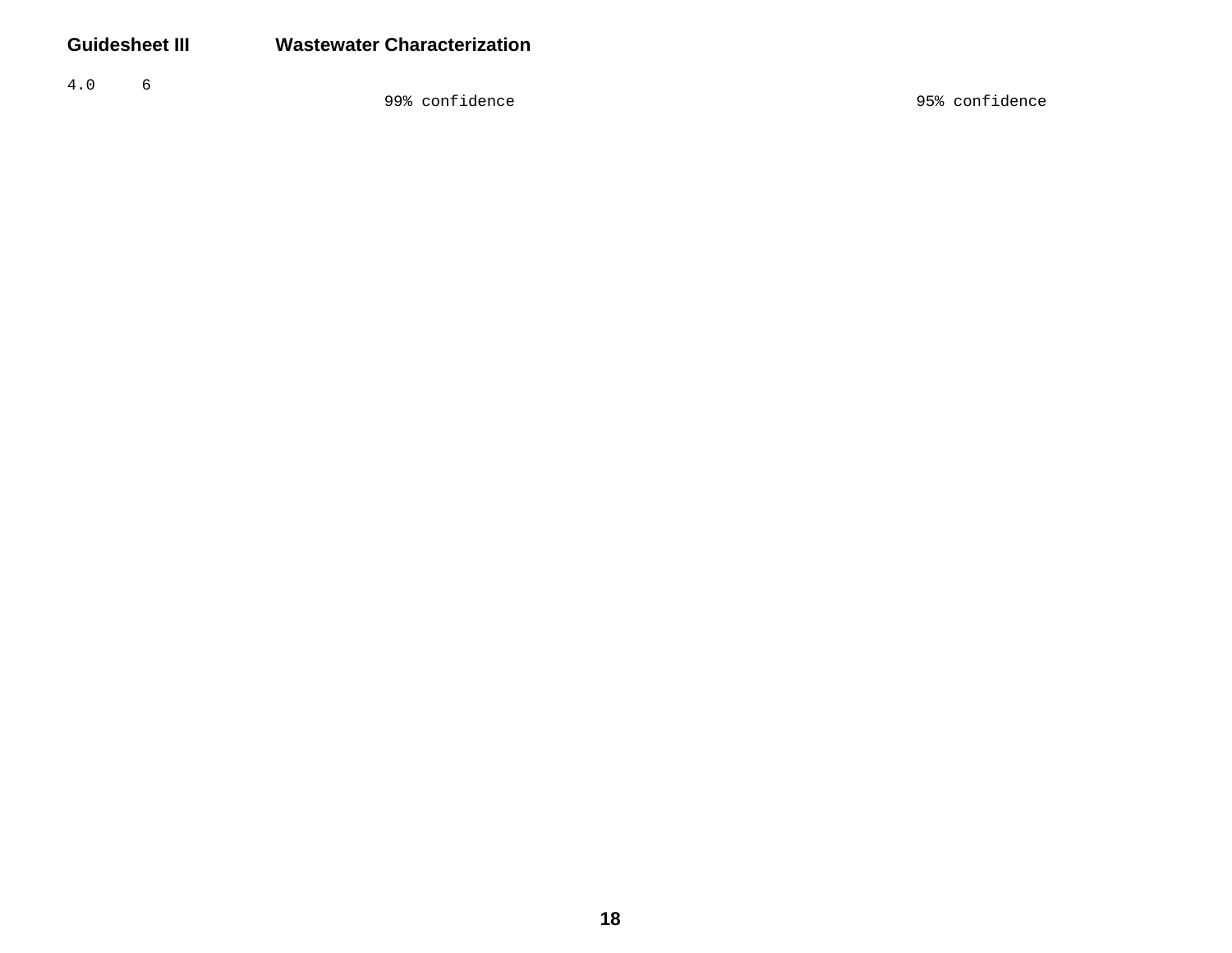# WASTEWATER CHARACTERIZATON

## DETECTION LIMITS

|                               |                    | SEDIMENT/      |               |                  |
|-------------------------------|--------------------|----------------|---------------|------------------|
|                               | <b>GROUNDWATER</b> | <b>SOILS</b>   |               |                  |
|                               | MDEQ Lab           | MDEQ Lab       | <b>EPA</b>    |                  |
|                               | Reported           | Reported       | ANALYTICAL    |                  |
| <b>VOLATILE ORGANICS</b>      | Detection          | Detection      | <b>METHOD</b> | <b>MDEQ</b>      |
| 624/8260 PLUS                 | Limits (ug/l)      | Limits (ug/kg) | SW-846        | <b>TECHNIQUE</b> |
| Acrylonitrile                 | 5                  | 250.0          | 624/8260      | $8260 +$         |
| <b>Benzene</b>                | 1                  | 50.0           | 624/8260      | $8260 +$         |
| Bromochloromethane            |                    | 100.0          | 624/8260      | $8260 +$         |
| Bromodichloromethane          |                    | 100.0          | 624/8260      | $8260 +$         |
| <b>Bromoform</b>              | 1                  | 100.0          | 624/8260      | $8260 +$         |
| <b>Bromomethane</b>           | 5                  | 250.0          | 624/8260      | $8260 +$         |
| 2-Butanone (MEK)              | (5)                | 250.00         | 624/8260      | $8260 +$         |
| <b>Carbon Disulfide</b>       | 5                  | 250.0          | 624/8260      | $8260 +$         |
| Carbon Tetrachloride          | 1                  | 50.0           | 624/8260      | $8260 +$         |
| Chlorobenzene                 |                    | 50.0           | 624/8260      | $8260 +$         |
| Chloroethane                  | 5                  | 250.0          | 624/8260      | $8260 +$         |
| Chloroform                    | 1                  | 50.0           | 624/8260      | $8260 +$         |
| Chloromethane                 | 5                  | 250.0          | 624/8260      | $8260 +$         |
| Dibromochloromethane          | 1                  | 100.0          | 624/8260      | $8260 +$         |
| 1,2-Dibromo-3-chloropropane   | 5                  | 250.0          | 624/8260      | $8260 +$         |
| Dibromomethane                | 1                  | 100.0          | 624/8260      | $8260 +$         |
| 1,2-Dibromoethane             | 1                  | 50.0           | 624/8260      | $8260 +$         |
| 1,2-Dichlorobenzene           | 1                  | 100.0          | 624/8260      | $8260 +$         |
| 1,3-Dichlorobenzene           | 1                  | 100.0          | 624/8260      | $8260 +$         |
| 1,4-Dichlorobenzene           | 1                  | 100.0          | 624/8260      | $8260 +$         |
| 1,4-Dichloro-2 butene (trans) | 1                  | 100.0          | 624/8260      | $8260 +$         |
| Dichlorodifluoromethane       | 5                  | 250.0          | 624/8260      | $8260 +$         |
| 1,1-Dichloroethane            | 1                  | 50.0           | 624/8260      | $8260 +$         |
| 1,2-Dichloroethane            |                    | 50.0           | 624/8260      | $8260 +$         |
| 1,1-Dichloroethene            |                    | 50.0           | 624/8260      | $8260 +$         |
| 1,2-Dichloroethene (cis)      |                    | 50.0           | 624/8260      | $8260 +$         |
| 1,2-Dichloroethene (trans)    |                    | 50.0           | 624/8260      | $8260 +$         |
| 1,2-Dichloropropane           | 1                  | 50.0           | 624/8260      | $8260 +$         |
| 1,3-Dichloropropene (cis)     | 1                  | 50.0           | 624/8260      | $8260 +$         |
| 1,3-Dichloropropene (trans)   | 1                  | 50.0           | 624/8260      | $8260 +$         |
| Diethyl ether                 | 10                 | 250.0          | 624/8260      | $8260 +$         |
| Ethylbenzene                  | 1                  | 50.0           | 624/8260      | $8260 +$         |
| Hexachloroethane              |                    | 100.0          | 624/8260      | $8260 +$         |
| 2-Hexanone                    | 5                  | 250.0          | 624/8260      | $8260 +$         |
| Isopropylbenzene              | 1                  | 100.0          | 624/8260      | 8260+            |
| Methylene Chloride            | (5)                | 250.0          | 624/8260      | $8260 +$         |
| Methyl iodide                 | 1                  | 100.0          | 624/8260      | $8260 +$         |
| 2-Methylnaphthalene           | 5                  | 250.0          | 624/8260      | $8260 +$         |
| 4-Methyl-2-Pentanone (MIBK)   | 5                  | 250.0          | 624/8260      | $8260 +$         |
| Methyl Tertiary Butyl Ether   | 5                  | 250.0          | 624/8260      | $8260 +$         |
| (MTBE)                        |                    |                |               |                  |
| Naphthalene                   | 5                  | 250.0          | 624/8260      | $8260 +$         |
| 2-Propanone (acetone)         | 25                 | 750.0          | 624/8260      | $8260 +$         |
| n-Propylbenzene               | 1                  | 100.0          | 624/8260      | $8260 +$         |
| <b>Styrene</b>                | 1                  | 50.0           | 624/8260      | $8260 +$         |
|                               |                    |                |               |                  |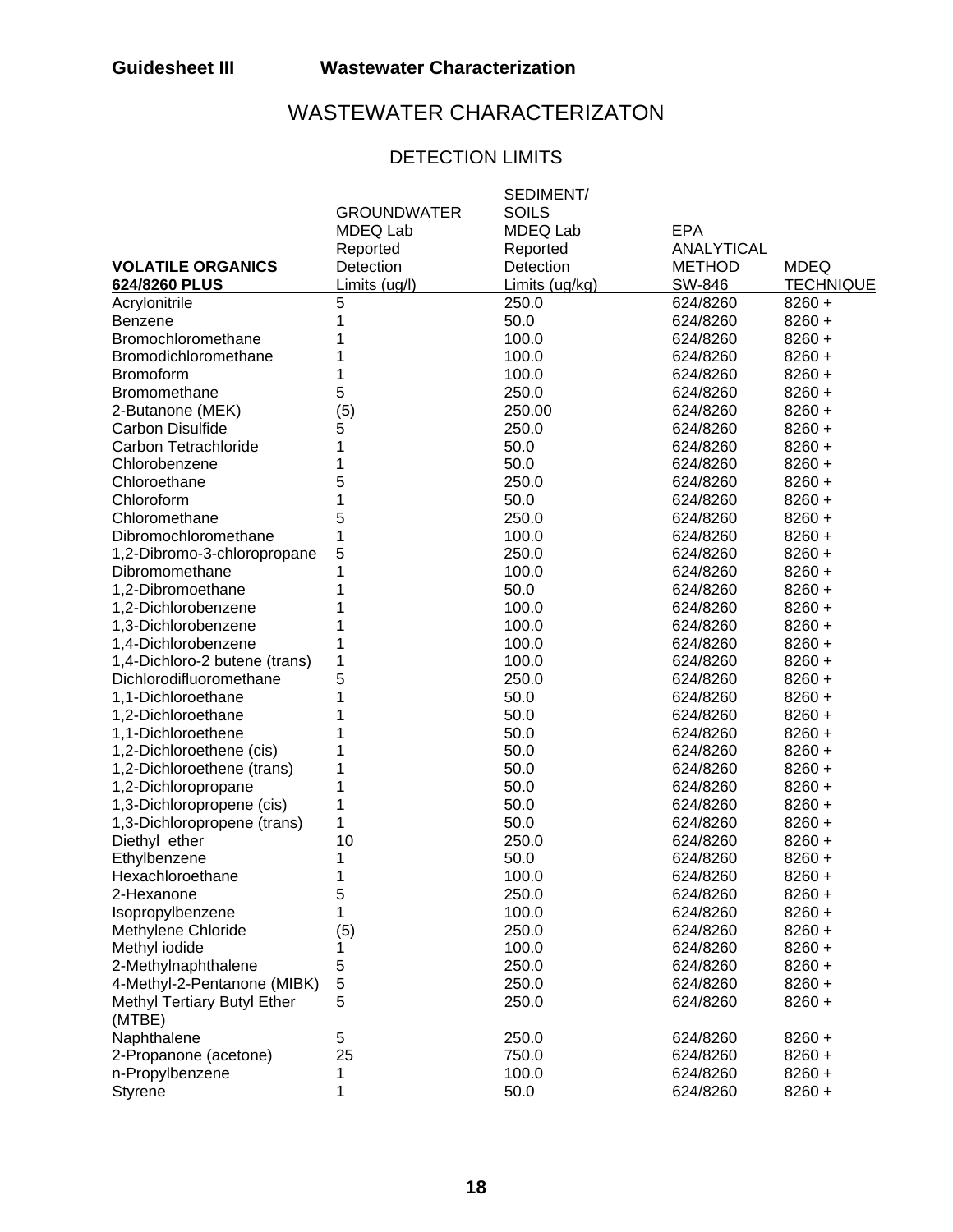|                             | <b>GROUNDWATER</b> | SEDIMENT/<br><b>SOILS</b> |               |                  |
|-----------------------------|--------------------|---------------------------|---------------|------------------|
|                             | MDEQ Lab           | MDEQ Lab                  | <b>EPA</b>    |                  |
|                             | Reported           | Reported                  | ANALYTICAL    |                  |
| <b>VOLATILE ORGANICS</b>    | Detection          | Detection                 | <b>METHOD</b> | <b>MDEQ</b>      |
| 624/8260 PLUS (cont.)       | Limits (ug/l)      | Limits (ug/kg)            | SW-846        | <b>TECHNIQUE</b> |
| 1,1,1,2 - Tetrachloroethane |                    | 100.0                     | 624/8260      | $8260 +$         |
| 1,1,2,2-Tetrachloroethane   |                    | 100.0                     | 624/8260      | $8260 +$         |
| Tetrachloroethene           |                    | 50.0                      | 624/8260      | $8260 +$         |
| <b>Toluene</b>              |                    | 50.0                      | 624/8260      | $8260 +$         |
| 1,1,1-Trichloroethane       |                    | 50.0                      | 624/8260      | $8260 +$         |
| 1,2,4-Trichlorobenzene      | 5                  | 250.0                     | 624/8260      | $8260 +$         |
| 1,1,2-Trichloroethane       |                    | 50.0                      | 624/8260      | $8260 +$         |
| Trichloroethene             |                    | 50.0                      | 624/8260      | $8260 +$         |
| Trichlorofluoromethane      | 5                  | 250.0                     | 624/8260      | $8260 +$         |
| 1,2,3-Trichloropropane      |                    | 100.0                     | 624/8260      | $8260 +$         |
| 1,2,4-Trimethylbenzene      |                    | 100.0                     | 624/8260      | $8260 +$         |
| 1,3,5-Trimethylbenzene      |                    | 100.0                     | 624/8260      | $8260 +$         |
| <b>Vinyl Chloride</b>       | 5                  | 100.0                     | 624/8260      | $8260 +$         |
| o-Xylene                    |                    | 50.0                      | 624/8260      | $8260 +$         |
| m & p-Xylene                | 2                  | 100.0                     | 624/8260      | $8260 +$         |
|                             |                    |                           |               |                  |

background level

\* Indicates semiquantitative analysis ( ) = Detection limit dependent upon laboratory

| <b>PHENOLS</b>             | <b>GROUNDWATER</b><br>MDEQ Lab<br>Reported<br>Detection | SEDIMENT/<br><b>SOILS</b><br>MDEQ Lab<br>Reported<br>Detection | EPA<br>ANALYTICAL<br><b>METHOD</b> | <b>MDEQ</b>      |
|----------------------------|---------------------------------------------------------|----------------------------------------------------------------|------------------------------------|------------------|
| <b>SCAN 8</b>              | Limits (ug/l)                                           | <u>Limits (ug/kg)</u>                                          | SW-846                             | <b>TECHNIQUE</b> |
| 2-Chlorophenol             | 10                                                      |                                                                | 625/8270                           | Scan 8           |
| 4-Chloro-3-methylphenol    | 10                                                      |                                                                | 625/8270                           | Scan 8           |
| M-Cresol & P-Cresol        | 20                                                      |                                                                | 625/8270                           | Scan 8           |
| O-Cresol                   | 10                                                      |                                                                | 625/8270                           | Scan 8           |
| 2,4-Dichlorophenol         | 10                                                      |                                                                | 625/8270                           | Scan 8           |
| 2,4-Dimethylphenol         | 10                                                      |                                                                | 625/8270                           | Scan 8           |
| 2,4-Dinitrophenol          | 50                                                      |                                                                | 625/8270                           | Scan 8           |
| 2-Methyl-4,6-dinitrophenol | 50                                                      |                                                                | 625/8270                           | Scan 8           |
| 2-Nitrophenol              | 10                                                      |                                                                | 625/8270                           | Scan 8           |
| 4-Nitrophenol              | 50                                                      |                                                                | 625/8270                           | Scan 8           |
| Pentachlorophenol          | 50                                                      |                                                                | 625/8270                           | Scan 8           |
| Phenol                     | 10                                                      |                                                                | 625/8270                           | Scan 8           |
| 2,4,5-Trichlorophenol      | 10                                                      |                                                                | 625/8270                           | Scan 8           |
| 2,4,6-Trichlorophenol      | 10                                                      |                                                                | 625/8270                           | Scan 8           |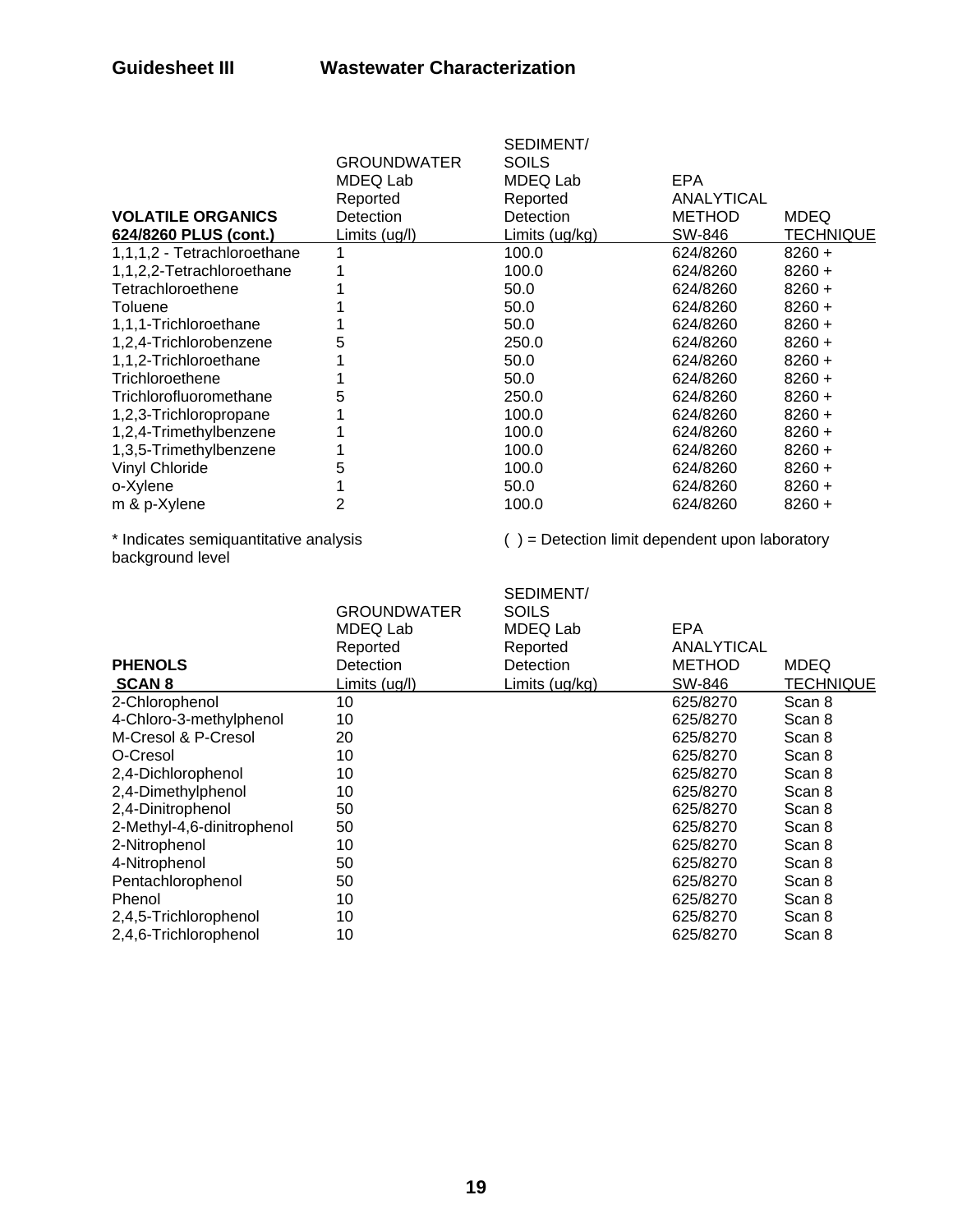|                            |                    | SEDIMENT/      |                    |                         |
|----------------------------|--------------------|----------------|--------------------|-------------------------|
|                            | <b>GROUNDWATER</b> | <b>SOILS</b>   |                    |                         |
|                            | MDEQ Lab           | MDEQ Lab       | <b>EPA</b>         |                         |
| <b>CHLORINATED</b>         | Reported           | Reported       | ANALYTICAL         |                         |
| <b>HYDROCARBONS</b>        | Detection          | Detection      | <b>METHOD</b>      | <b>MDEQ</b>             |
| <b>SCAN 3/BASE NEUTRAL</b> | Limits (ug/l)      | Limits (ug/kg) | SW-846             | <b>TECHNIQUE</b>        |
| 2-Chloronaphthalene        |                    | 200            | 625/8270           | B/N                     |
|                            | 0.2                |                | 612/8121           | Scan 3                  |
| 1,2-Dichlorobenzene        | 1.0                | 100            | 625/8270           | B/N                     |
|                            | 1.0                | 100            | 8260               | 8260                    |
| 1,3-Dichlorobenzene        | 1.0                | 100            | 625/8270           | B/N                     |
|                            | 1.0                | 100            | 8260               | 8260                    |
| 1,4-Dichlorobenzene        | 1.0                | 100            | 625/8270           | B/N                     |
|                            | 1.0                | 100            | 8260               | 8260                    |
| Hexachlorobenzene          | 0.02               | 50             | 612/8121           | Scan 3                  |
| Hexachlorobutadiene        | 0.02               | 50             | 612/8121           | Scan 3                  |
| Hexachlorocyclopentadiene  |                    | 2000           | 625/8270           | B/N                     |
|                            | 0.02               |                | 612/8121           | Scan 3                  |
| Hexachloroethane           | 0.02               | 50             | 612/8121           | Scan 3                  |
| 1,2,4-Trichlorobenzene     |                    | 200            | 625/8270           | B/N                     |
|                            | 0.02               |                | 612/8121           | Scan 3                  |
|                            |                    |                |                    |                         |
|                            |                    | SEDIMENT/      |                    |                         |
|                            | <b>GROUNDWATER</b> | <b>SOILS</b>   |                    |                         |
|                            | MDEQ Lab           | MDEQ Lab       | <b>EPA</b>         |                         |
|                            | Reported           | Reported       | ANALYTICAL         |                         |
| <b>HALOETHERS</b>          | Detection          | Detection      | <b>METHOD</b>      | <b>MDEQ</b>             |
| <b>BASE/NEUTRAL</b>        | Limits (ug/l)      | Limits (ug/kg) | SW-846             | <b>TECHNIQUE</b>        |
| Bis(2-chloroethyl)ether    | 1.0                | 100            | 625/8270           | B/N                     |
| Bis(2-chloroethoxy)        | 2.0                | 200            | 625/8270           | B/N                     |
| methane                    |                    |                |                    |                         |
| Bis(2-chloroisopropyl)     | 1.0                | 100            | 625/8270           | B/N                     |
| ether                      |                    |                |                    |                         |
| 4-Bromodiphenylether       | 2.0                | 200            | 625/8270           | B/N                     |
| 4-Chlorodiphenylether      | 1.0                | 100            | 625/8270           | B/N                     |
|                            |                    | SEDIMENT/      |                    |                         |
|                            | <b>GROUNDWATER</b> | <b>SOILS</b>   |                    |                         |
|                            | MDEQ Lab           | MDEQ Lab       | EPA                |                         |
|                            | Reported           | Reported       | ANALYTICAL         |                         |
| <b>NITROSAMINES</b>        | Detection          | Detection      | <b>METHOD</b>      | <b>MDEQ</b>             |
| <b>BASE/NEUTRAL</b>        |                    | Limits (ug/kg) |                    |                         |
| N-Nitrosodiphenylamine     | Limits (ug/l)      | 200            | SW-846<br>625/8270 | <b>TECHNIQUE</b><br>B/N |
| N-Nitroso-di-n-            | 2.0<br>2.0         | 200            |                    | B/N                     |
|                            |                    |                | 625/8270           |                         |
| propylamine                |                    |                |                    |                         |
| 1,2-Diphenylhydrazine      | 2.0                | 200            | 625/8270           | B/N                     |
| 2,4-Dinitrotoluene         | 5.0                | 500            | 625/8270           | B/N                     |
| 2,6-Dinitrotoluene         | 5.0                | 500            | 625/8270           | B/N                     |
| Isophorone                 | 1.0                | 100            | 625/8270           | B/N                     |
| Nitrobenzene               | 2.0                | 200            | 625/8270           | B/N                     |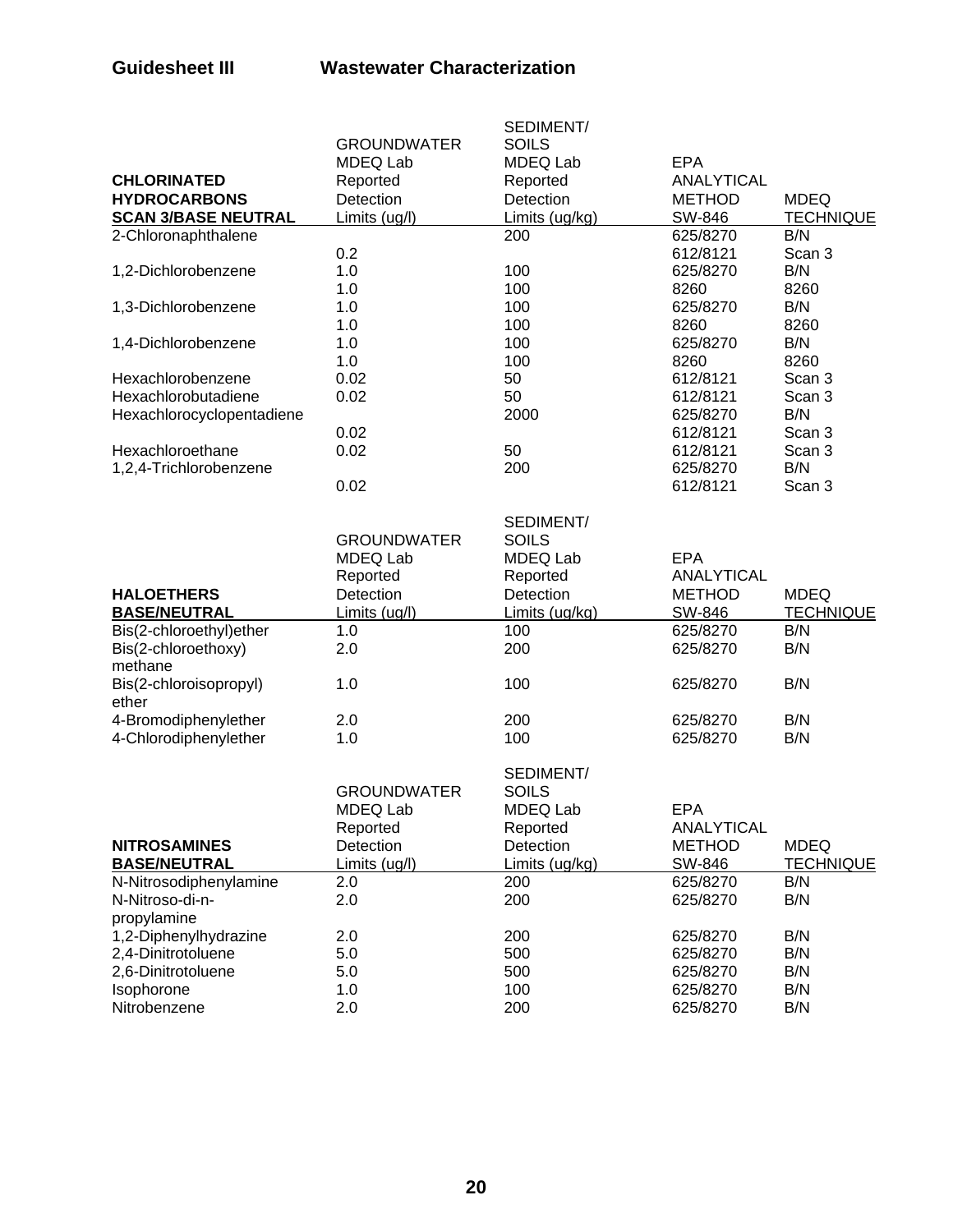| <b>PHTHALATES</b>              | <b>GROUNDWATER</b><br>MDEQ Lab<br>Reported<br><b>Detection</b> | SEDIMENT/<br>SOILS<br>MDEQ Lab<br>Reported<br><b>Detection</b> | EPA<br>ANALYTICAL<br><b>METHOD</b> | <b>MDEQ</b>      |
|--------------------------------|----------------------------------------------------------------|----------------------------------------------------------------|------------------------------------|------------------|
| <b>BASE/NEUTRAL</b>            | Limits (ug/l)                                                  | Limits (ug/kg)                                                 | SW-846                             | <b>TECHNIQUE</b> |
| Bis(2-ethylhexyl)<br>phthalate | 2.0                                                            | 200                                                            | 625/8270                           | B/N              |
| Butyl benzyl phthalate         | 1.0                                                            | 100                                                            | 625/8270                           | B/N              |
| Di-n-butyl phthalate           | 1.0                                                            | 100                                                            | 625/8270                           | B/N              |
| Diethyl phthalate              | 1.0                                                            | 100                                                            | 625/8270                           | B/N              |
| Dimethyl phthalate             | 2.0                                                            | 200                                                            | 625/8270                           | B/N              |
| Di-n-octyl phthalate           | 2.0                                                            | 200                                                            | 625/8270                           | B/N              |
|                                |                                                                |                                                                |                                    |                  |

|                             | <b>GROUNDWATER</b><br>MDEQ Lab | SEDIMENT/<br><b>SOILS</b><br>MDEQ Lab | EPA           |             |
|-----------------------------|--------------------------------|---------------------------------------|---------------|-------------|
| POLYNUCLEAR AROMATIC        | Reported                       | Reported                              | ANALYTICAL    |             |
| <b>HYDROCARBONS</b>         | Detection                      | Detection                             | <b>METHOD</b> | <b>MDEQ</b> |
| <b>BASE/NEUTRAL</b>         | Limits (ug/l)                  | <u>Limits (ug/kg)</u>                 | SW-846        | TECHNIQUE   |
| Acenaphthene                | 1.0                            | 100                                   | 625/8270      | B/N         |
| Acenaphthylene              | 1.0                            | 100                                   | 625/8270      | B/N         |
| Anthracene                  | 1.0                            | 100                                   | 625/8270      | B/N         |
| Benzo(a)anthracene          | 1.0                            | 100                                   | 625/8270      | B/N         |
| Benzo(b)fluoranthene        | 2.0                            | 200                                   | 625/8270      | B/N         |
| Benzo(k)fluoranthene        | 2.0                            | 200                                   | 625/8270      | B/N         |
| Benzo(a)pyrene              | 2.0                            | 200                                   | 625/8270      | B/N         |
| Benzo(g,h,i)perylene        | 2.0                            | 200                                   | 625/8270      | B/N         |
| Chrysene                    | 1.0                            | 100                                   | 625/8270      | B/N         |
| Dibenzo(a,h)anthracene      | 1.0                            | 200                                   | 625/8270      | B/N         |
| Fluoranthene                | 1.0                            | 100                                   | 625/8270      | B/N         |
| Fluorene                    | 1.0                            | 100                                   | 625/8270      | B/N         |
| Indeno $(1,2,3-c,d)$ pyrene | 1.0                            | 200                                   | 625/8270      | B/N         |
| Naphthalene                 | 1.0                            | 100                                   | 625/8270      | B/N         |
| Phenanthrene                | 1.0                            | 100                                   | 625/8270      | B/N         |
| Pyrene                      | 1.0                            | 100                                   | 625/8270      | B/N         |
|                             |                                |                                       |               |             |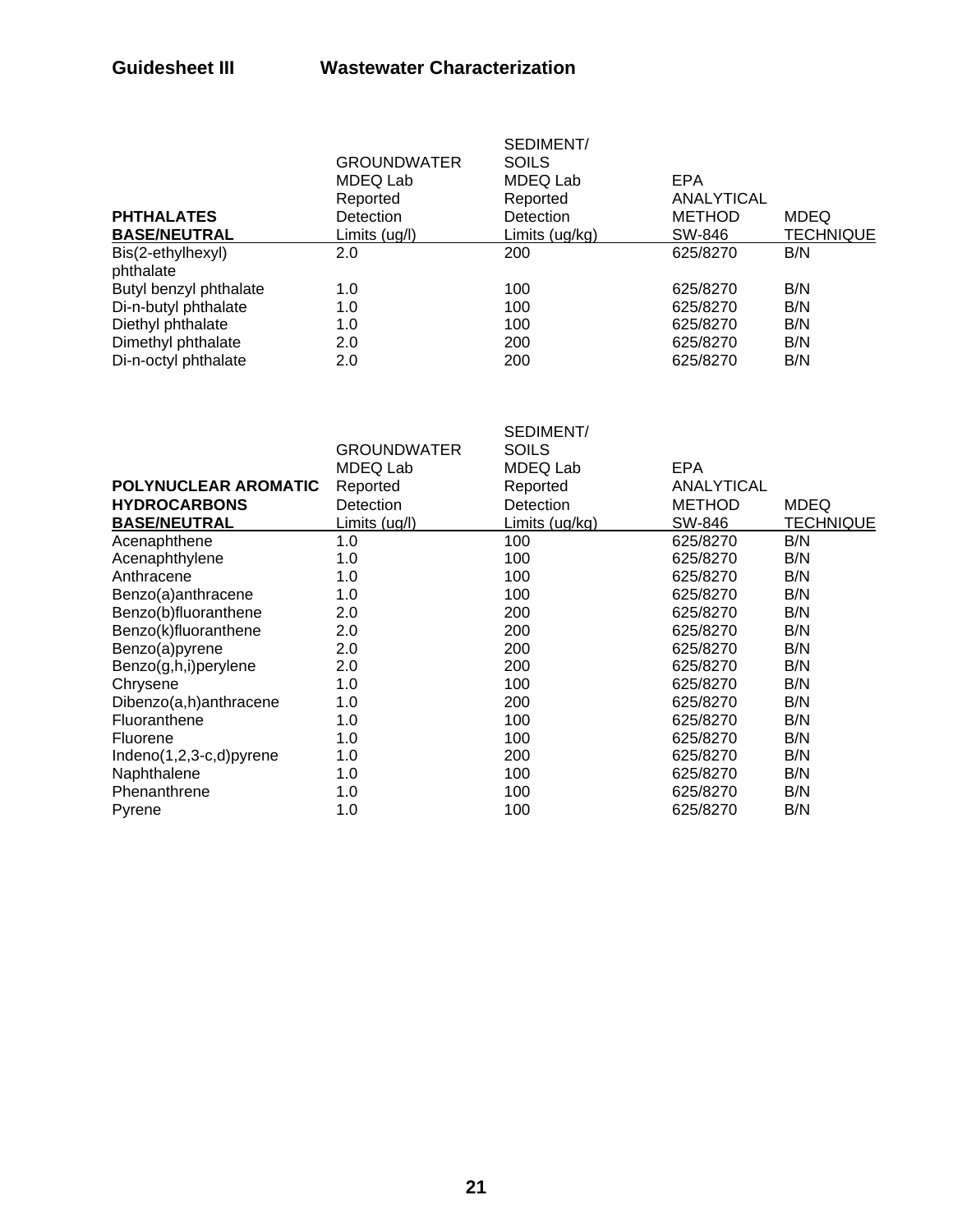|                            |                    | SEDIMENT/       |                   |                  |
|----------------------------|--------------------|-----------------|-------------------|------------------|
|                            | <b>GROUNDWATER</b> | <b>SOILS</b>    |                   |                  |
|                            | <b>MDEQ Lab</b>    | <b>MDEQ Lab</b> | <b>EPA</b>        |                  |
| <b>PCB's</b>               | Reported           | Reported        | <b>ANALYTICAL</b> |                  |
| <b>PESTICIDES</b>          | Detection          | Detection       | <b>METHOD</b>     | <b>MDEQ</b>      |
| <b>SCAN 3</b>              | Limits (ug/l)      | Limits (ug/kg)  | SW-846            | <b>TECHNIQUE</b> |
| Aldrin                     | 0.02               | 50              | 608/8081          | Scan 3           |
| a-BHC                      | 0.02               |                 | 608/8081          | Scan 3           |
| b-BHC                      | 0.02               |                 | 608/8081          | Scan 3           |
| d-BHC                      | 0.02               |                 | 608/8081          | Scan 3           |
| g-BHC (Lindane)            | 0.02               | 50              | 608/8081          | Scan 3           |
| BP-6 (PBB)                 | 0.1                | 250             | 608/8081          | Scan 3           |
| a-Chlordane                | 0.02               | 50              | 608/8081          | Scan 3           |
| g-Chlordane                | 0.02               | 50              | 608/8081          | Scan 3           |
| 4,4'-DDD                   | 0.1                | 50              | 608/8081          | Scan 3           |
| 4,4'-DDE                   | 0.02               | 50              | 608/8081          | Scan 3           |
| $4,4'$ -DDT                | 0.02               | 50              | 608/8081          | Scan 3           |
| <b>Dieldrin</b>            | 0.02               |                 | 608/8081          | Scan 3           |
| Endosulfan I               | 0.02               |                 | 608/8081          | Scan 3           |
| Endrin                     | 0.02               |                 | 608/8081          | Scan 3           |
| Heptachlor                 | 0.02               | 50              | 608/8081          | Scan 3           |
| Heptachlor epoxide         | 0.02               | 50              | 608/8081          | Scan 3           |
| Hexabromobenzene           | 0.02               | 100             | 608/8081          | Scan 3           |
| Methoxychlor               | 0.1                |                 | 608/8081          | Scan 3           |
| <b>Mirex</b>               | 0.2                | 50              | 608/8081          | Scan 3           |
| *<br>PCB 1016              | 0.2                | 500             | 608/8081          | Scan 3           |
| $\star$<br><b>PCB 1221</b> | 0.2                | 500             | 608/8081          | Scan 3           |
| $\star$<br><b>PCB 1232</b> | 0.2                | 500             | 608/8081          | Scan 3           |
| <b>PCB 1242</b>            | 0.2                | 500             | 608/8081          | Scan 3           |
| $\star$<br><b>PCB 1248</b> | 0.2                | 500             | 608/8081          | Scan 3           |
| <b>PCB 1254</b>            | 0.2                | 500             | 608/8081          | Scan 3           |
| <b>PCB 1260</b>            | 0.2                | 500             | 608/8081          | Scan 3           |
| $\star$<br><b>PCB 1262</b> | 0.2                | 500             | 608/8081          | Scan 3           |
| <b>PCB 1268</b>            | 0.2                | 500             | 608/8081          | Scan 3           |
| Pentachlorobenzene         | 0.02               |                 | 612/8121          | Scan 3           |
| Pentachloronitrobenzene    | 0.02               | 50              | 612/8121          | Scan 3           |
| Toxaphene                  | 0.1                | 500             | 608/8081          | Scan 3           |
| 1,2,3-Trichlorobenzene     | 0.02               |                 | 8121              | Scan 3           |
| 1,3,5-Trichlorobenzene     | 0.02               |                 | 8121              | Scan 3           |
| 1,2,3,4-Tetrachloro        | 0.02               |                 | 8121              | Scan 3           |
| benzene                    |                    |                 |                   |                  |
| 1,2,4,5-Tetrachloro        | 0.02               |                 | 8121              | Scan 3           |
| benzene                    |                    |                 |                   |                  |

\* Estimated RDL

Volatile 624/8260: Purge and Trap with high resolution capillary gas chromatography with mass spectrometry detection

Scan 3: Dual column high resolution capillary gas chromatography with dual electron capture detectors Scan 8: High resolution capillary gas chromatography with mass spectrometry detection

B/N: High resolution capillary gas chromatography with mass spectrometry detection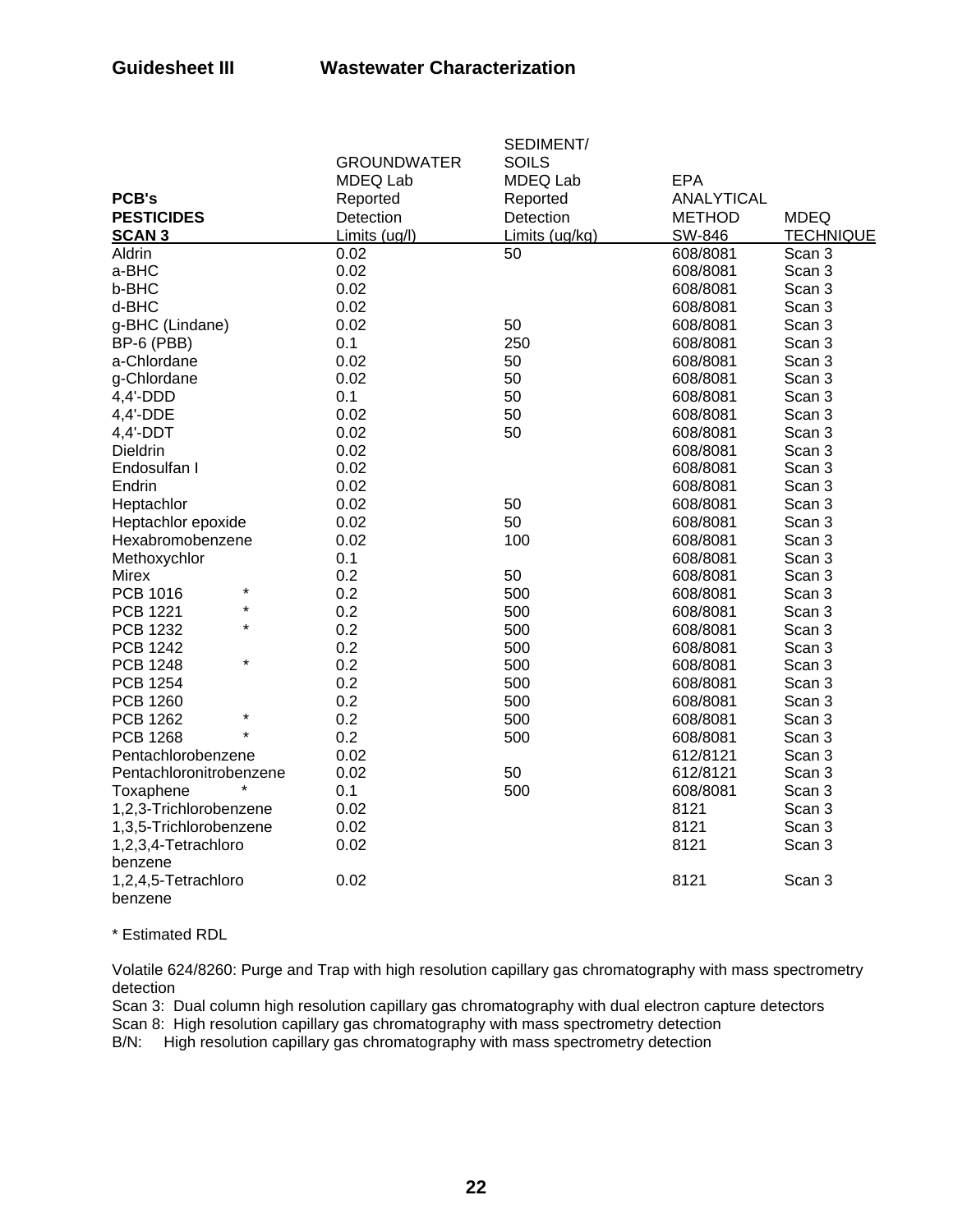|               |                    | SEDIMENT/       |                   |                  |
|---------------|--------------------|-----------------|-------------------|------------------|
|               | <b>GROUNDWATER</b> | <b>SOILS</b>    |                   |                  |
|               | MDEQ Lab           | <b>MDEQ Lab</b> | <b>EPA</b>        |                  |
|               | Reported           | Reported        | <b>ANALYTICAL</b> |                  |
|               | Detection          | Detection       | <b>METHOD</b>     | <b>MDEQ</b>      |
| <b>METALS</b> | Limits (ug/l)      | Limits (ug/kg)  | SW-846            | <b>TECHNIQUE</b> |
| Aluminum      | 50.0               | 5000.0          | 200.7/6010        | <b>ICP</b>       |
| Antimony      | 1                  |                 | 204.1/7040        | Hydride          |
| Arsenic       |                    | 500.0           | 206.3/7061        | Hydride          |
| Arsenic       | 1                  |                 | 206.2/7060        | Furnace          |
| <b>Barium</b> | 5.0                | 1000.0          | 200.7/6010        | <b>ICP</b>       |
| Beryllium     | 1                  | 200.0           | 200.7/6010        | <b>ICP</b>       |
| Boron         | 20.0               |                 | 200.7/6010        | <b>ICP</b>       |
| Cadmium       |                    | 500.0           | 200.7/6010        | <b>ICP</b>       |
| Cadmium       | $0.2 +$            |                 | 213.2             | Furnace          |
| Calcium       | 1000.0             | 50000.0         | 215.1/7140        | At. Abs.         |
| Chromium      |                    | 2000.0          | 200.7/6010        | <b>ICP</b>       |
| Chromium      | 1                  |                 | 218.2             | Furnace          |
| Chromium VI   | 5.0                |                 | 7196              | <b>DPC</b>       |
| Cobalt        | 2.0                |                 | 219.2             | Furnace          |
| Cobalt        |                    | 5000.0          | 200.7/6010        | <b>ICP</b>       |
| Copper        |                    | 1000.0          | 200.7/6010        | <b>ICP</b>       |
| Copper        | $\mathbf 1$        |                 | 220.2             | Furnace          |
| Iron          | 20.0               | 2500.0          | 200.7/6010        | <b>ICP</b>       |
| Lead          | 1                  |                 | 239.2             | Furnace          |
| Lithium       |                    | 2000.0          | 317 B *           | Furnace          |
| Lithium       | 8.0                |                 |                   | <b>ICP</b>       |
| Magnesium     | 1000.0             | 50000.0         | 242.1/7450        | At. Abs.         |
| Manganese     | 5.0                | 1000.0          | 200.7/6010        | <b>ICP</b>       |
| Mercury       | 0.2                | 100.0           | 245.1/7470,       | At. Abs.         |
|               |                    |                 | 7471              |                  |
| Molybdenum    | 25.0               | 5000.0          | 200.7/6010        | <b>ICP</b>       |
| Nickel        |                    | 5000.0          | 200.7/6010        | <b>ICP</b>       |
| <b>Nickel</b> | 2.0                |                 | 249.2             | Furnace          |
| Potassium     | 100.0              | 5000.0          | 258.1/7610        | At. Em.          |
| Selenium      | 1                  | 500.0           | 270.3/7740        | Hydride          |
| Silver        | $0.5+$             | 250             | 272.2             | Furnace          |
| Sodium        | 1000.0             | 50000.0         | 273.1/7770        | At. Abs.         |
| Titanium      | 10.0               | 1000.0          | 200.7/6010        | <b>ICP</b>       |
| Thallium      | $\overline{2}$     |                 | 272.2             | Furnace          |
| Vanadium      | 10.0               | 1000.0          | 200.7/6010        | <b>ICP</b>       |
| Zinc          | 4.0                | 1000.0          | 200.7/6010        | <b>ICP</b>       |

\* Standard Methods For the Examination of Water and Wastewater

At. Abs. = Atomic Absorption Spectroscopy

- At. Em. = Atomic Emission Spectroscopy<br>ICP = Argon Plasma Emission Spectro
- ICP = Argon Plasma Emission Spectroscopy<br>DPC = Diphenylcarbazide
- $=$  Diphenylcarbazide
- $+$  = Matrix Dependent

 $@ = Cold Vapor$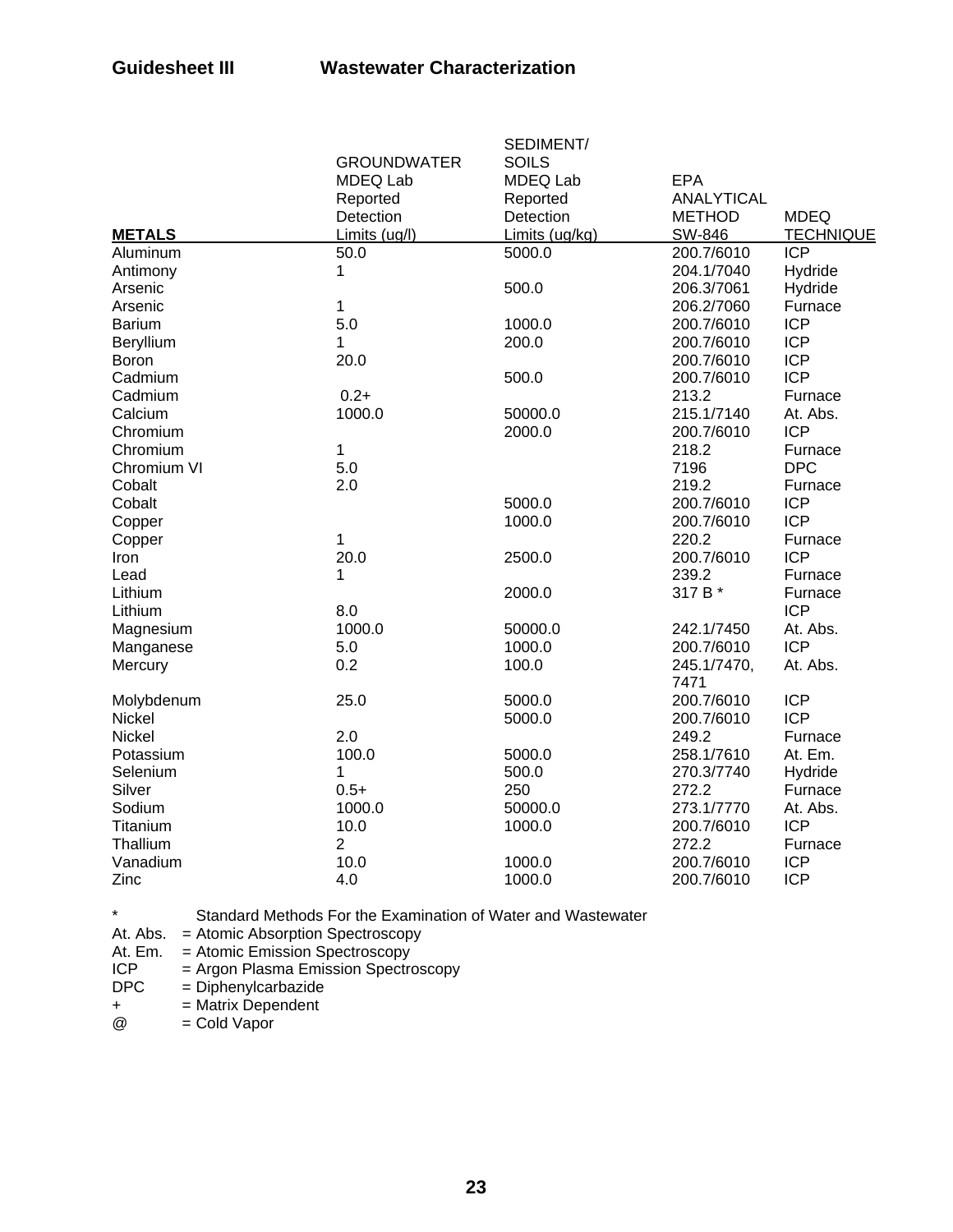|                                     |                      | <b>GROUNDWATER</b>             |                          |                             |                                            |  |
|-------------------------------------|----------------------|--------------------------------|--------------------------|-----------------------------|--------------------------------------------|--|
|                                     |                      | MDEQ Lab                       |                          | <b>EPA</b>                  |                                            |  |
|                                     |                      | Reported                       |                          | <b>ANALYTICAL</b>           |                                            |  |
|                                     |                      | Detection                      |                          | <b>METHOD OR</b>            | <b>MDEQ</b>                                |  |
| <b>NON-METALS</b>                   |                      | Limits (ug/l)                  |                          | SW-846                      | <b>TECHNIQUE</b>                           |  |
| Alkalinity                          |                      | 20000.0                        |                          | 310.1                       | Auto Analyzer                              |  |
| Alkalinity, Bicarbonate             |                      | 10000                          |                          | Calculate                   |                                            |  |
| Alkalinity, Carbonate               |                      | 10000.0                        |                          | Calculate                   |                                            |  |
| Ammonia                             |                      | 10.0                           |                          | 350.1                       | Auto Phenolate                             |  |
| BOD-Carb.                           |                      | 2000.0                         |                          | 405.1                       | 5 Day-DO Probe                             |  |
| <b>BOD-Total</b>                    |                      | 2000.0                         |                          | 405.1                       | 5 Day-DO Probe                             |  |
| Chloride                            |                      | 1000.0                         |                          | 325                         | Auto Analyzer                              |  |
| COD (High Level)                    |                      | 10000.0                        |                          | 410                         | <b>Titrimetric</b>                         |  |
| COD (low level)                     |                      | 5000.0                         |                          |                             | Colorimetric Bridge                        |  |
| Cyanide                             |                      | 5.0                            |                          |                             | Man Dist, Man<br><b>PBA Color</b>          |  |
| Dissolved Oxygen                    |                      | 100.0                          |                          | 360.2                       | <b>Manual Titration</b>                    |  |
| Hardness (Ca2CO3)                   |                      | 5000.0                         |                          |                             | Calculate                                  |  |
| Nitrate + Nitrite                   |                      | 10.0                           |                          | 353.2                       | Auto CD Reduction                          |  |
| <b>Nitrite</b>                      |                      | 10.0                           |                          | 353.2                       | Auto Diazotization                         |  |
| Nitrogen, Kjeldahl                  |                      | 100.0                          |                          | 351.2                       | BD, Auto Salicylate                        |  |
| OrthoP                              |                      | 10.0                           |                          | 365                         | Auto Ascorbic<br><b>Acid Reduction</b>     |  |
| Phenolics                           |                      | 1.0                            |                          | 420.2                       | Auto Dist., Auto 4AAP                      |  |
| <b>Phenolics</b>                    |                      | 10.0                           |                          | 420.2/9066                  | Manual Dist., Auto 4AAP                    |  |
| Phosphorous, Total                  |                      | 10.0                           |                          | 365.4                       | BD, Auto Ascorbic<br><b>Acid Reduction</b> |  |
| Residue                             |                      | 20000.0                        |                          | 160.1                       | Total Filt-TDS 180C                        |  |
| Residue                             |                      | 4000.0                         |                          | 160.2                       | Non Filt-Susp.<br>Sol. 105C                |  |
| <b>Silicates</b>                    |                      | 50.0                           |                          | 370.1                       | Auto Ascorbic<br><b>Acid Reduction</b>     |  |
| Sulfate                             |                      | 2000.0                         |                          | 375.4                       | AutoAnalyzer                               |  |
| <b>TOC</b>                          |                      | 500.0                          |                          | 415.1                       | UV/Persulfate (DC-80)                      |  |
| Turbidity                           |                      | 0.40#                          |                          | 180.1                       | Turbidimeter                               |  |
| $=$ umhos/cm<br>$# = NTU$           |                      |                                |                          |                             |                                            |  |
| 4AAP                                | = 4 Amino Antipyrene |                                |                          |                             |                                            |  |
| <b>Bridge</b>                       | = Conductivity meter |                                | <b>BOD</b>               | = Biochemical Oxygen Demand |                                            |  |
| DO Probe                            |                      | = Dissolved Oxygen (YSI) Probe | COD                      | = Chemical Oxygen Demand    |                                            |  |
| CD Reduc.                           | = Cadmium Reduction  |                                | <b>TOC</b>               | = Total Organic Carbon      |                                            |  |
| <b>BD</b>                           | = Block Digester     |                                | <b>TDS</b>               | = Total Dissolved Solids    |                                            |  |
| Man. Dist.<br>= Manual Distillation |                      | Auto Dist.                     | = Automated Distillation |                             |                                            |  |

 $Calculate = Value is calculated from existing data$ 

**24**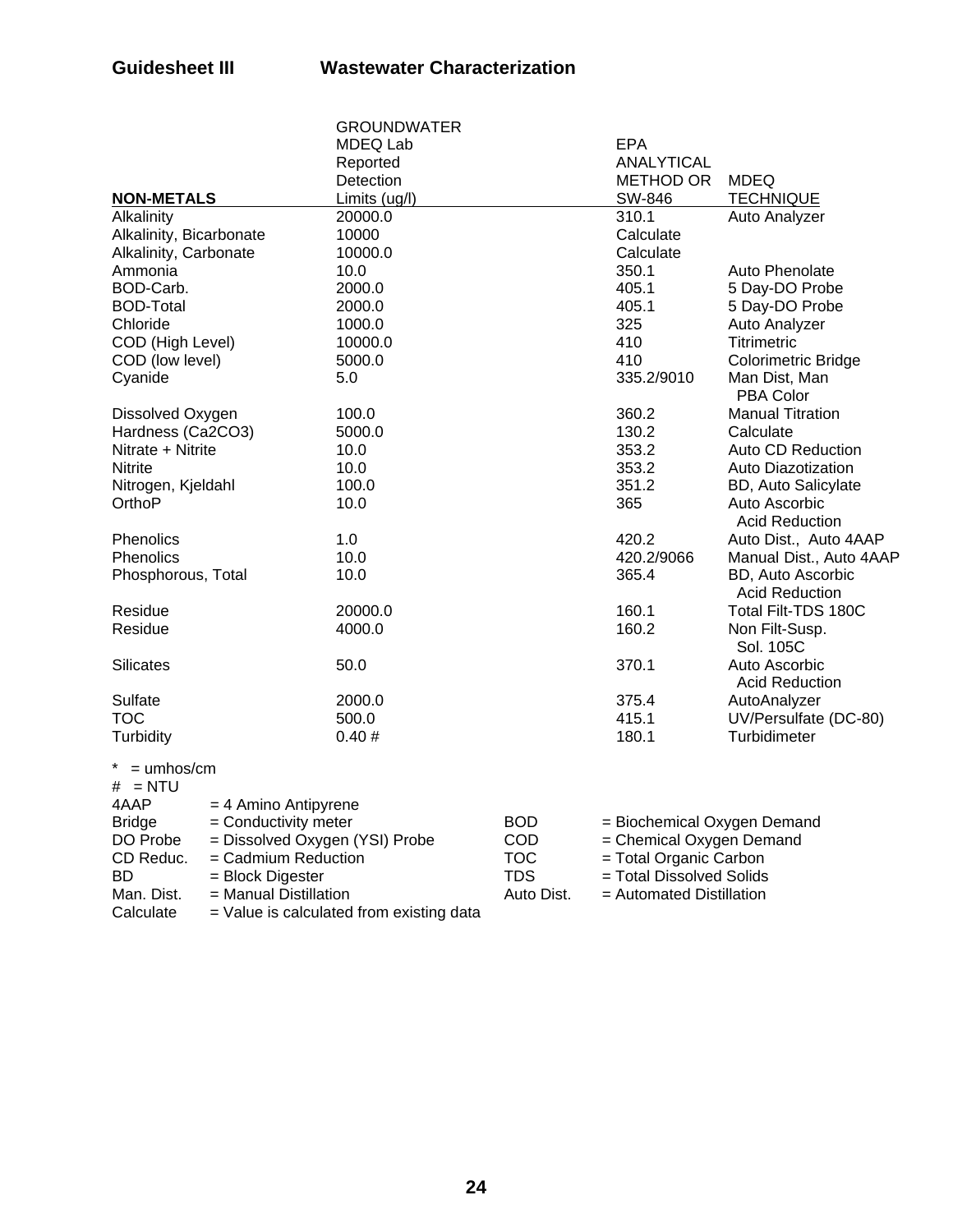POLICY AND PROCEDURES FOR SUBMITTING CONFIDENTIAL INFORMATION

### **Michigan Department of Environmental Quality Water Bureau – Permits Section Groundwater Permits Unit**

**A request for confidential handling of material must be accompanied with a demonstration that the information qualifies for exemption from public disclosure in accordance with Section 13 of 1976 PA 442 and Part 31 Section 11 of 1994 PA 451, as amended. The specific language from these statutes is provided below.**

**Pursuant to Section 13 of 1976 PA 442, the Freedom of Information Act, "(1) A public body may exempt from disclosure as a public record under this Act:** 

**(d) Records or information specifically described and exempted from disclosure by statute.** 

**Part 31 Section 11 of 1994 PA 451, as amended, also indicates that, "The department shall provide proper and adequate facilities and procedures to safeguard the confidentiality of manufacturing proprietary processes except that confidentiality shall not extend to waste products discharged to the waters of the state."** 

**Material received that is marked "Confidential - Attention Chief of the Groundwater Permits Unit" will be transmitted unopened to the Groundwater Permits Unit Chief. If it is determined that confidentiality be granted, the documents will be stamped "CONFIDENTIAL" in bold red letters. A letter that acknowledges receipt of the information and confidentiality will be transmitted to the sender. The existence of this material will be noted in a nonconfidential file using a tracking sheet and the restricted information then be placed in a locked file cabinet. Access to this file is through the Groundwater Permits Unit Secretary. All confidential information will be returned by certified mail 60 days following completion of the evaluation or final action on the permit application. If confidentiality cannot be granted, the material will be returned to the sender.**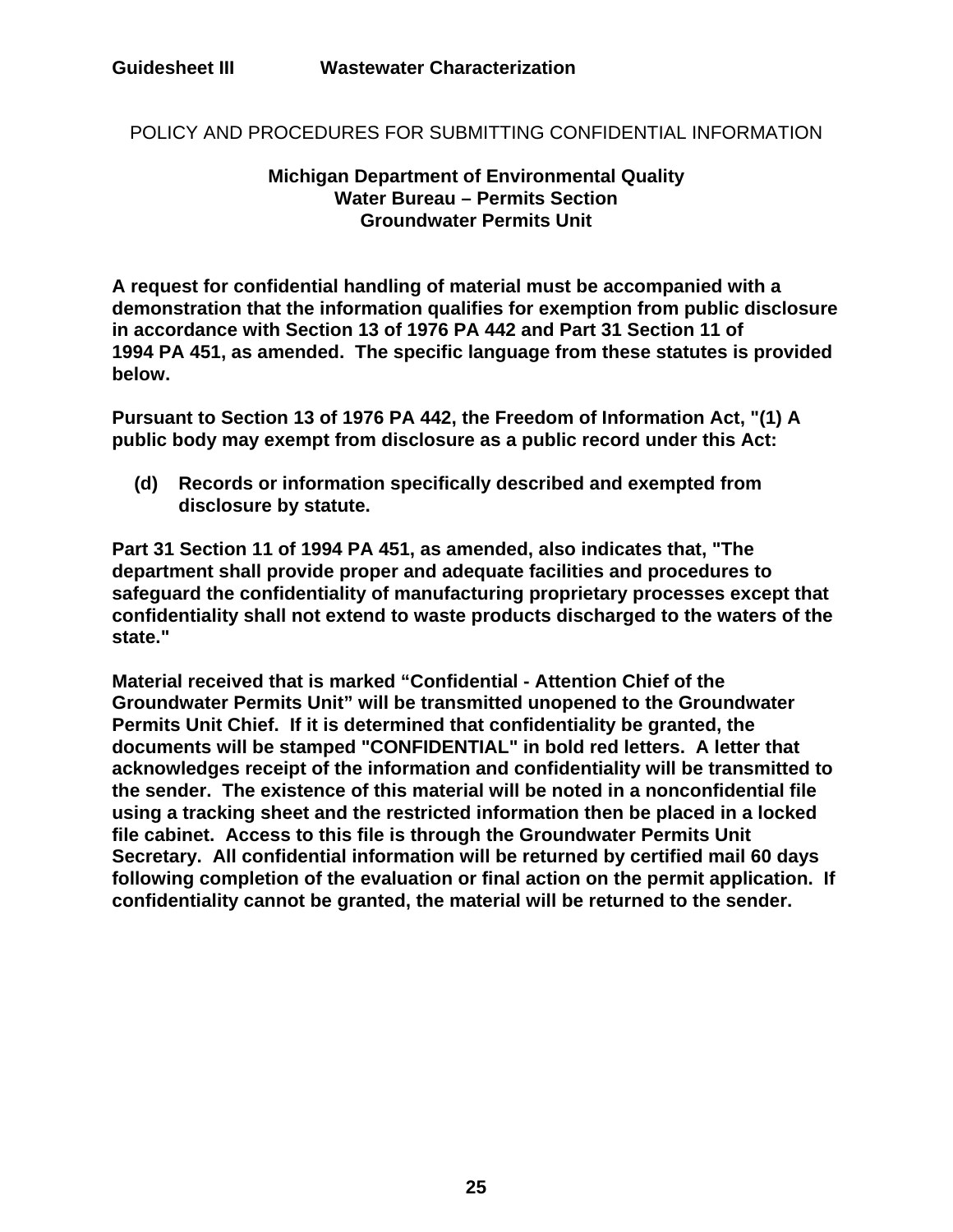Form for Estimating Discharge Concentrations for Chemical Additives by Mass Balance – **Required pursuant to Rule 2220(4)**

### **MASS BALANCE CALCULATIONS**

### THE MASS BALANCE ESTIMATES MAY BE SENT DIRECTLY FROM THE PRODUCT SUPPLIER AS CONFIDENTIAL INFORMATION TO: MICHIGAN DEPARTMENT OF ENVIRONMENTAL QUALITY WATER BUREAU – PERMITS SECTION GROUNDWATER PERMITS UNIT PO BOX 30458 LANSING, MI 48909-7773 ATTENTION: GROUNDWATER PERMITS UNIT CHIEF

### **PLEASE INCLUDE THE NAME AND PHONE NUMBER OF THE CONTACT PERSON WHO COMPLETED THE MASS BALANCE ESTIMATES.**

**PRODUCT** (One form per product)

Product Specific Gravity (PSG): Property of the liquid product, can usually be found on MSDS sheet (sp. gr. or d.). May also be determined by weight per volume of the product and dividing by the weight per volume for water (8.34 pounds/gallon or 3.785 kilograms/gallon).

**Product Annual Use Rate: The amount of product used per year, either in gallons per year for liquids or pounds per year for solids, and kilograms per year for solids and liquids.** 

**Product Annual Use Rate – Metric Conversion: To calculate kilograms per year for solids, multiply the pounds per year by 0.4536. To calculate kilograms per year for liquids, multiply gallons per year times specific gravity times 3.785 kilograms per gallon (Gal/year x PSG x 3.785).** 

### **Product Mass Balance Concentration:**

**The calculated concentration of a product, or its ingredients, present in a discharge of a given volume. First, calculate the** product **mass balance concentration. Mass balance concentration is calculated by dividing Kilograms per year by the annual volume of the discharge, in millions of liters. (kilograms per year / Million liters per year).** 

### **INGREDIENTS** (one or more within each product)

| $CAS \#$ :                          | The Chemical Abstract Service Registry number must be provided as a unique identifier of the chemical.                                                                                                                                                                                                                             |
|-------------------------------------|------------------------------------------------------------------------------------------------------------------------------------------------------------------------------------------------------------------------------------------------------------------------------------------------------------------------------------|
| Fractional Content by Weight (FCW): | Percent of ingredient present divided by 100. If Ingredient #1 is 5 percent of the product mixture, then the FCW is 5/100 = 0.05                                                                                                                                                                                                   |
| <b>Ingredient Mass Balance</b>      | Concentration: To calculate the ingredient mass balance concentration, multiply the product mass balance concentration by<br>the fractional content by weight. (Product Mass Balance Concentration x Fractional Content by Weight)                                                                                                 |
|                                     | NOTE: If the same ingredient is found in more than one product that is included in the discharge, the Mass Balance<br>Concentration should be summed for each occurrence of the ingredient, and listed as the total Mass Balance Concentration<br>for that ingredient. The best identifier for a chemical ingredient is the CAS #. |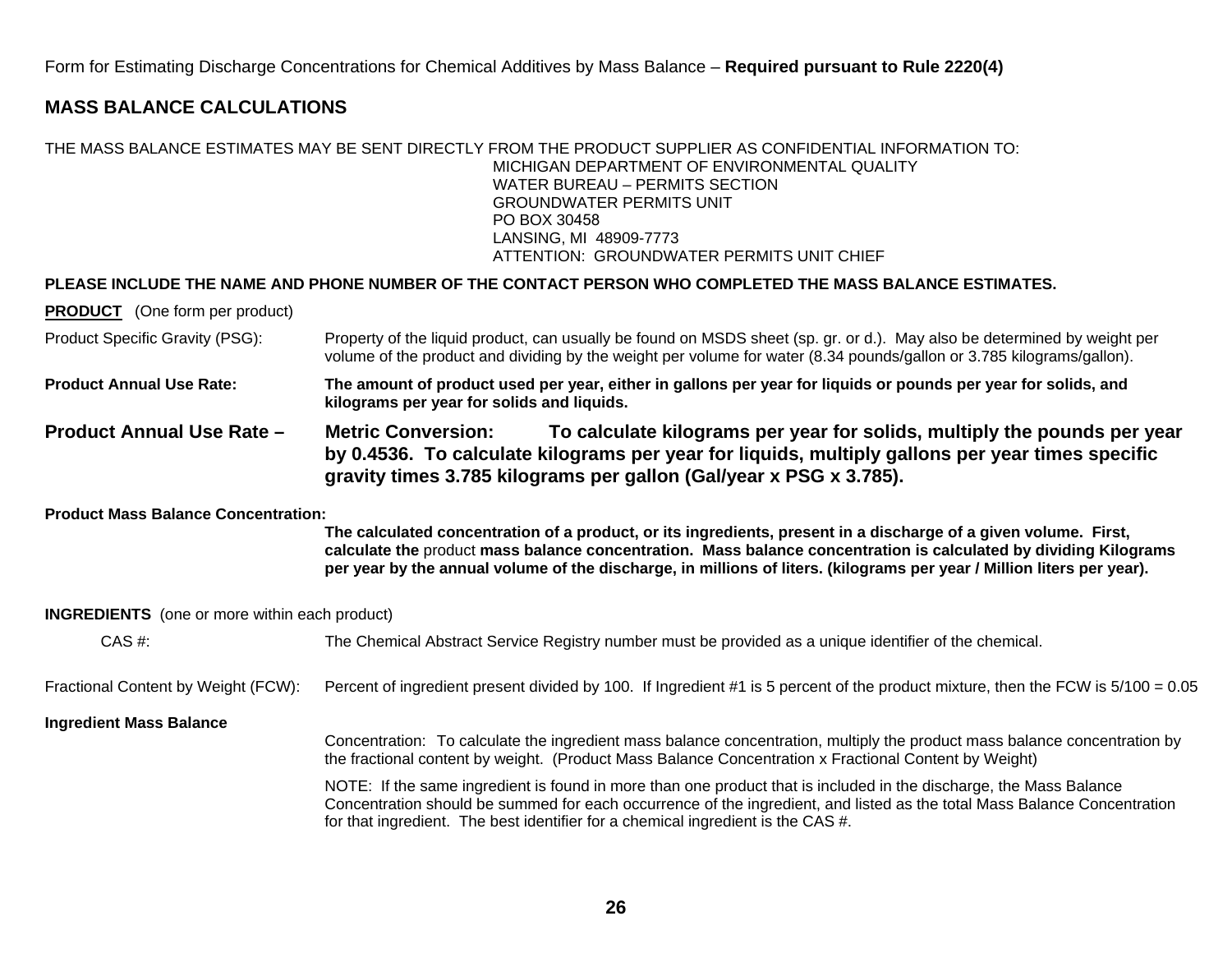Form for Estimating Discharge Concentrations for Chemical Additives by Mass Balance – **Required pursuant to Rule 2220(4)**

### EXAMPLE CALCULATIONS *(equation used – see page 24 for explanation)*

Facility Name: XYZ Company **Facility ID #:** GW0000050 Date: 12/12/98<br>Contact Person: Joe Chemiste, ChemCorp **Phone #: 1-800-888-8888 Contact Person: Joe Chemiste, ChemCorp** 

**Average Annual Discharge Volume: 10 Million Gallons Per Year** 

**37.85 Million Liters Per Year** 

| <b>Product Name</b>                      |           | <b>Product</b><br><b>Specific</b><br><b>Gravity (PSG)</b><br>(Liquids only) | <b>Product Annual</b><br><b>Use Rate</b><br>Liquid (gal/year)<br>Solid (Ibs/year) | <b>Product Annual</b><br><b>Use Rate</b><br><b>Metric Conversion</b><br>(kgs/year) | <b>Product Mass</b><br><b>Balance</b><br><b>Concentration</b><br>(PMBC, mg/l)    |
|------------------------------------------|-----------|-----------------------------------------------------------------------------|-----------------------------------------------------------------------------------|------------------------------------------------------------------------------------|----------------------------------------------------------------------------------|
| SOLID Product 1 - A B Additive           |           |                                                                             | 100 lbs/year                                                                      | 45.36<br>(100 x .4536)                                                             | 1.20<br>(45.36/37.85)                                                            |
| <b>Ingredient Name</b>                   | CAS#      | <b>Fractional</b><br><b>Content by</b><br>Weight<br>(FCW)                   |                                                                                   |                                                                                    | <b>Ingredient Mass</b><br><b>Balance</b><br><b>Concentration</b><br>(IMBC, mg/l) |
| Ingredient 1a                            | 0000-00-1 | 0.5                                                                         |                                                                                   |                                                                                    | $0.60$ (.5 x 1.2)                                                                |
| Ingredient 1b                            | 0000-00-2 | 0.3                                                                         |                                                                                   |                                                                                    | $0.36$ (.3 x 1.2)                                                                |
| Ingredient 1c                            | 0000-00-3 | 0.2                                                                         |                                                                                   |                                                                                    | $0.24$ (.2 x 1.2)                                                                |
| <b>Product Name</b>                      |           | <b>Product</b><br><b>Specific</b><br><b>Gravity (PSG)</b><br>(Liquids only) | <b>Product Annual</b><br><b>Use Rate</b><br>Liquid (gal/year)<br>Solid (Ibs/year) | <b>Product Annual</b><br><b>Use Rate</b><br><b>Metric Conversion</b><br>(kgs/year) | <b>Product Mass</b><br><b>Balance</b><br><b>Concentration</b><br>(PMBC, mg/l)    |
| LIQUID Product 2 - 1234 Cleaning Product |           | 1.1                                                                         | 100                                                                               | 416.35<br>(1.1 X 100 X3.785)                                                       | 11.00<br>(416.35 / 37.85)                                                        |
| <b>Ingredient Name</b>                   | CAS#      | <b>Fractional</b><br><b>Content by</b><br>Weight<br>(FCW)                   |                                                                                   |                                                                                    | <b>Ingredient Mass</b><br><b>Balance</b><br><b>Concentration</b><br>(IMBC, mg/l) |
| <b>Water</b>                             | 7732-18-5 | 0.5                                                                         |                                                                                   |                                                                                    | 5.50 $(.5 \times 11)$                                                            |
| Ingredient 2a                            | 0000-00-2 | 0.25                                                                        |                                                                                   |                                                                                    | $2.75(.25 \times 11)$                                                            |
| Ingredient 2b                            | 0000-00-4 | 0.15                                                                        |                                                                                   |                                                                                    | 1.65 $(.15 X 11)$                                                                |
| Total for Ingredient 1b and 2a           | 0000-00-2 |                                                                             |                                                                                   |                                                                                    | 3.11 TOTAL<br>$(.36 + 2.75 = 3.11)$                                              |